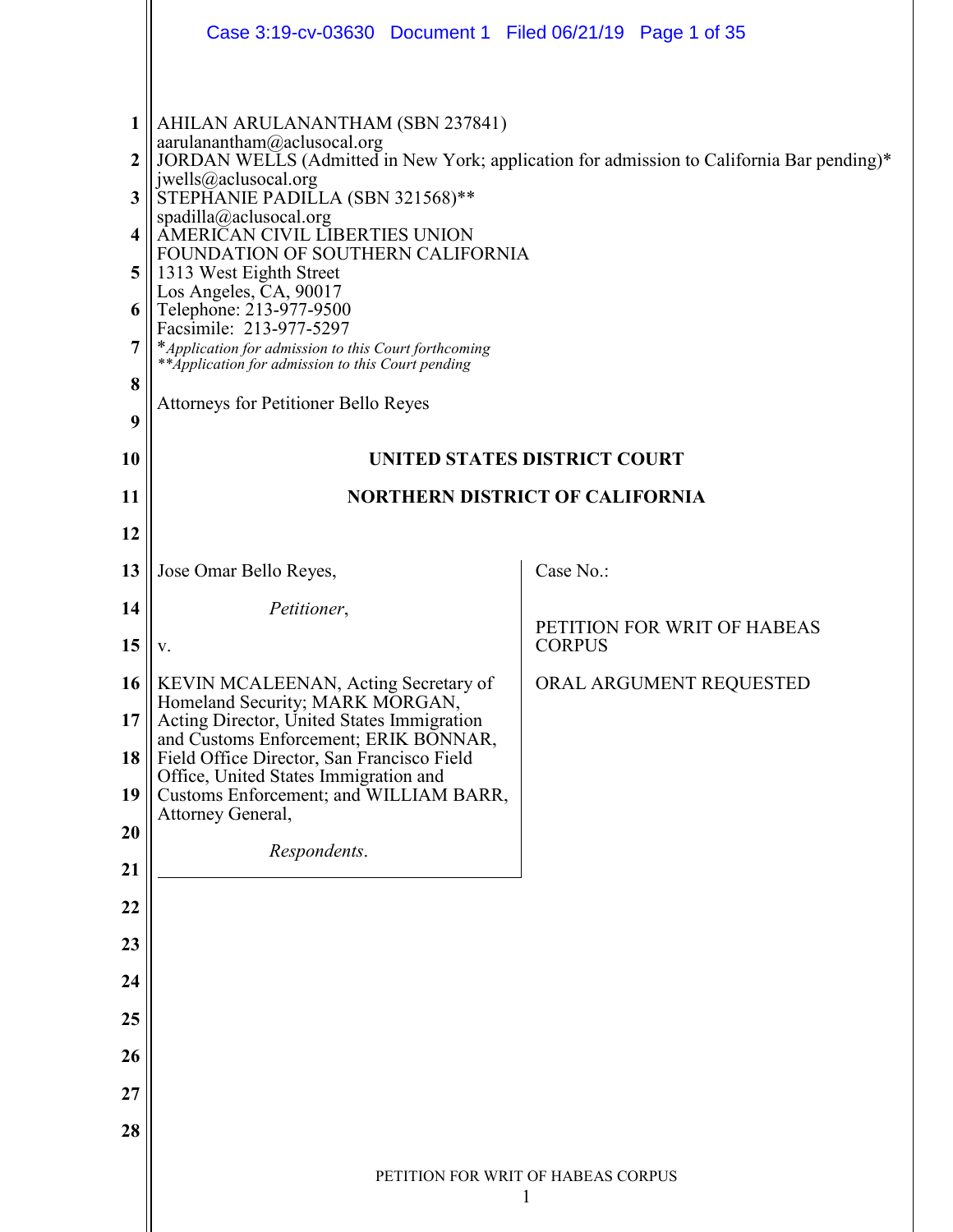#### Case 3:19-cv-03630 Document 1 Filed 06/21/19 Page 2 of 35

**1 2 3 4 5 6 7 8 9 10 11 12 13** 1. Jose Omar Bello Reyes, a prominent Kern County-based activist and vocal critic of federal immigration enforcement and detention practices, respectfully petitions this Court for his release. Mr. Bello was arrested and put into removal proceedings in May 2018. Shortly afterward, an Immigration Judge ordered his release on a bond of \$10,000, which was posted thanks to community support. However, United States Immigration and Customs Enforcement ("ICE") suddenly re-arrested Mr. Bello on May 15, 2019, mere hours after he delivered an impassioned poem criticizing the agency before a large audience at a public forum held by the Kern County Board of Supervisors. The close succession of these two events strongly indicates that ICE acted in retaliation against Mr. Bello for his speech expressing views against the agency's actions. His arrest and detention violate the First Amendment's prohibition on government retaliation for protected speech and its related prohibition on viewpoint discrimination. If left unaddressed, ICE's actions will chill immigrant speakers from sharing criticisms of the agency at the very same time that its escalating aggression and increasing use of detention are at the center of public debate.

**14 15 16 17 18 19** 2. Mr. Bello's detention fits a pattern of ICE conduct. ICE agents have specifically targeted activists who publicly criticize its immigration enforcement practices. The Second Circuit recently reversed the dismissal of a prominent New York activist's case, finding colorable his claim that ICE targeted him for deportation in retaliation for his activism. *Ragbir v. Homan*, 923 F.3d 53 (2d Cir. 2019). The complaints in several other cases document comparable ICE activity in violation of the First Amendment.

**20 21 22 23** 3. ICE is imprisoning Mr. Bello at the Mesa Verde Detention Center on a \$50,000 bond unilaterally set by the agency itself. That bond is five times the amount set just months ago by an immigration judge; it is not reasonably related to the government's interest in ensuring his appearance in court. Mr. Bello, a farmworker with no significant assets, plainly cannot afford it.

**24 25 26 27 28** 4. Mr. Bello respectfully seeks an order releasing him from ICE's custody pending the completion of his removal proceedings. In the alternative, Mr. Bello seeks an order directly reducing his bond to an amount that reflects his extremely limited financial resources, or alternatively an order requiring the respondents to reset his bond amount after considering his limited resources.

#### PETITION FOR WRIT OF HABEAS CORPUS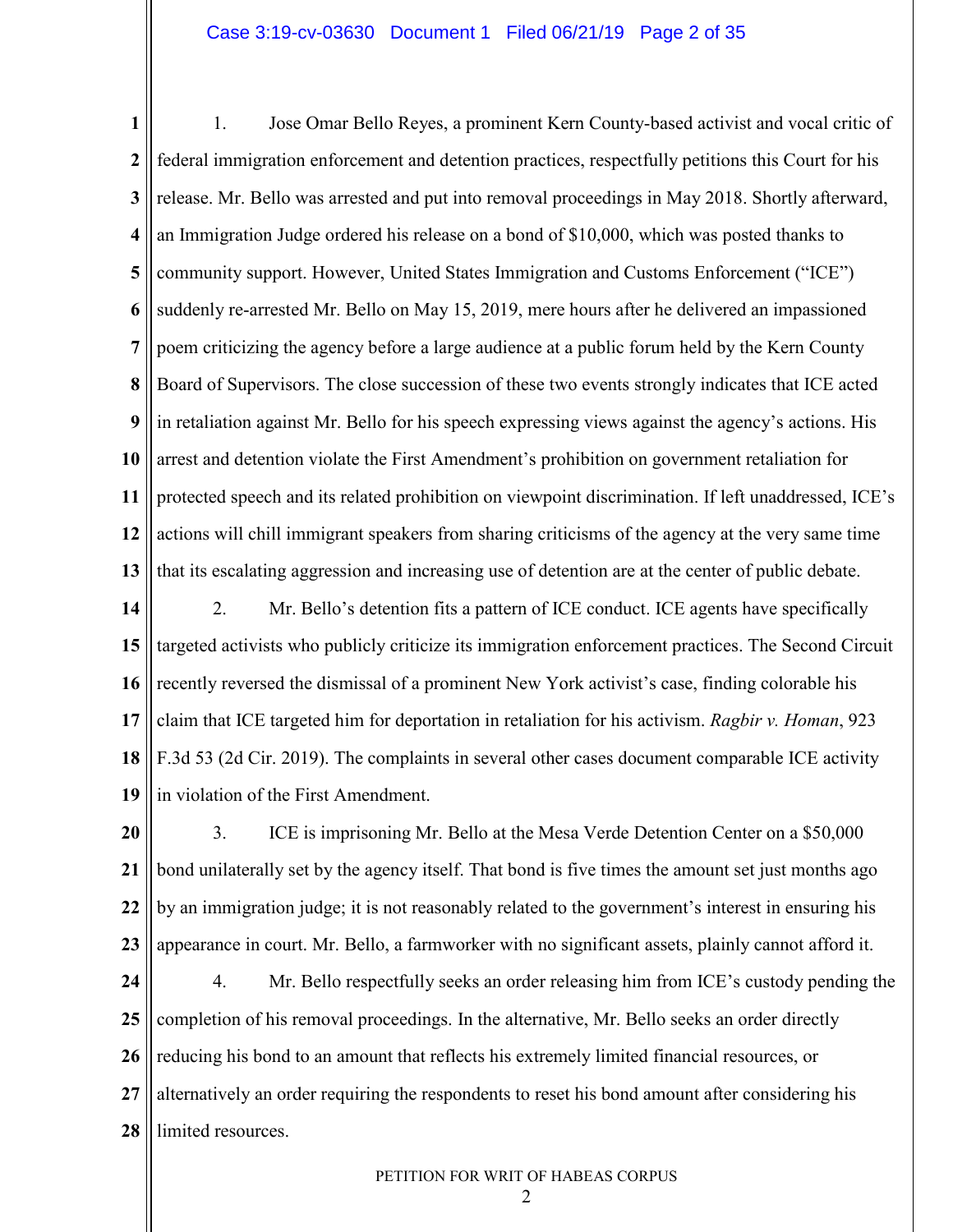#### **1 2 3 4 5 6 7 8 9 10 11 12 13 14 15 16 17 18 19 20 21 22 23 24 25 26 27 28 JURISDICTION** 5. This Court has habeas corpus jurisdiction pursuant to 28 U.S.C. §§ 2241 *et seq.*, as protected under Art. I § 9, cl. 2 of the United States Constitution (the "Suspension Clause"), and federal question jurisdiction under 28 U.S.C. § 1331. This case arises under the United States Constitution; the Immigration and Nationality Act ("INA"), 8 U.S.C. §§ 1101 *et seq.*; the Administrative Procedure Act ("APA"), 5 U.S.C §§ 701 *et seq.*; the First Amendment; and the Due Process Clause of the Fifth Amendment. 6. Pursuant to 28 U.S.C.  $2241(c)(1)$ , this Court has jurisdiction to entertain the habeas petitions of all individuals imprisoned by the federal government. In addition, pursuant to 28 U.S.C. § 2241(c)(3), Mr. Bello's "custody in violation of the Constitution or laws or treaties of the United States" affords this Court power to grant a writ of habeas corpus. 7. Pursuant to its jurisdiction, this Court may grant various forms of relief pursuant to its inherent authority, its authority under the habeas statutes, the Declaratory Judgment Act, 28 U.S.C. §§ 2201 *et seq.*, and the All Writs Act, 28 U.S.C. § 1651, and has the power to enjoin federal officials pursuant to *Ex Parte Young*, 209 U.S. 123 (1908). *See also Philadelphia Co. v. Stimson*, 223 U.S. 605, 619-21 (1912) (applying *Ex Parte Young* to federal official); *Goltra v. Weeks*, 271 U.S. 536, 545 (1926) (same). **VENUE** 8. The Northern District of California is the proper venue to resolve Mr. Bello's petition for a writ of habeas corpus under 28 U.S.C. § 1391(b) and (e). At least one of the respondents, Mr. Bonnar, who is the legal custodian of Mr. Bello, resides in this District, the respondents are officers or employees of the United States acting in their official capacities, a substantial part of the events giving rise to the claims in this action took place in this District, ultimate decisions regarding Mr. Bello's custody are the responsibility of ICE's San Francisco Field Office, and the federal government is prosecuting Mr. Bello's removal at the San Francisco immigration court.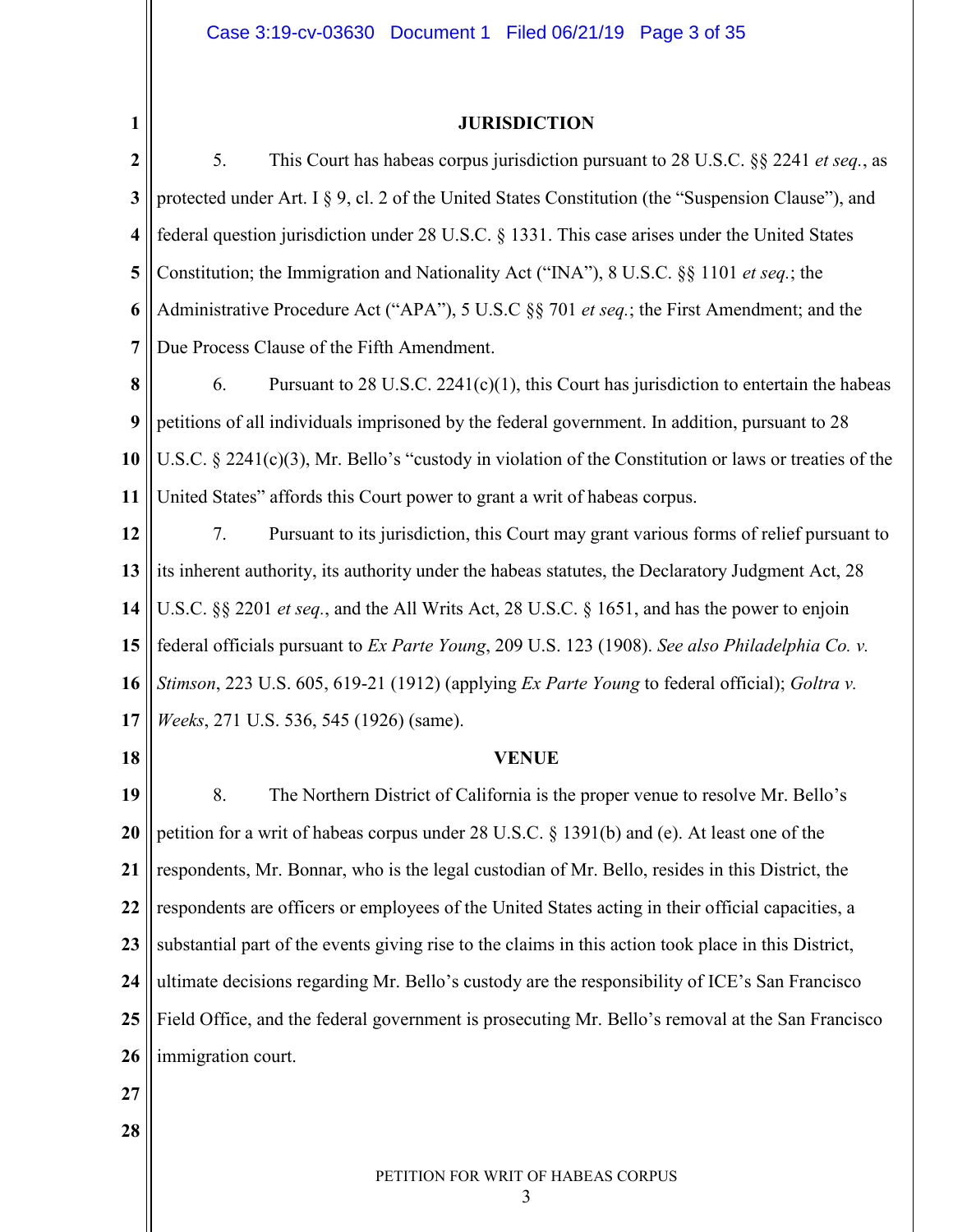**PARTIES** 9. Petitioner Jose Omar Bello Reyes is a resident of Bakersfield, California. He is currently detained under the custody of the respondents at the Mesa Verde Detention Center ("MVDC") in Bakersfield, California. 10. Respondent Kevin McAleenan is named in his official capacity as the Acting Secretary of Homeland Security in the United States Department of Homeland Security. In this capacity, he supervises the respondents and is a legal custodian of Mr. Bello. 11. Respondent Mark Morgan is named in his official capacity as the Acting Director of ICE. As the head of ICE, an agency within the U.S. Department of Homeland Security ("DHS") that detains and removes noncitizens, Mr. Morgan is a legal custodian of Mr. Bello. 12. Respondent Erik Bonnar is named in his official capacity as the Field Office Director of the San Francisco Field Office for ICE within DHS. In this capacity, he is also responsible for the administration of immigration laws and the execution of detention and removal

**14** determinations and is a legal custodian of Mr. Bello.

**15 16 17 18 19** 13. Respondent William Barr is named in his official capacity as the Attorney General of the United States. In this capacity, he is responsible for the administration of the immigration laws as exercised by the Executive Office for Immigration Review, pursuant to INA  $\S$  103(g), 8 U.S.C. § 1103(g), is legally responsible for administering Mr. Bello's removal proceedings and the standards used in those proceedings, and as such is a legal custodian of Mr. Bello.

**20**

**1**

**2**

**3**

**4**

**5**

**6**

**7**

**8**

**9**

**10**

**11**

**12**

**13**

#### **STATEMENT OF FACTS**

**21 22 23 24 25 26 27 28** 14. Mr. Bello is a twenty-two-year-old father with a promising future. He has lived in California almost his entire life since entering the United States as a three-year-old child in 2000. Prior to his initial detention by ICE, he was working as a farmworker, excelling as a student popular with faculty members at Bakersfield College, and engaging extensively with his community. *See* Application for Cancellation of Removal, dated July 25, 2018, attached as Exhibit A. After his release on bond in August 2018, he resumed all those activities—taking four college classes last fall and three this past spring semester—while also becoming a primary caretaker of a one-year-old U.S.-citizen son whose custody he shares with the baby's mother. Just as he was

PETITION FOR WRIT OF HABEAS CORPUS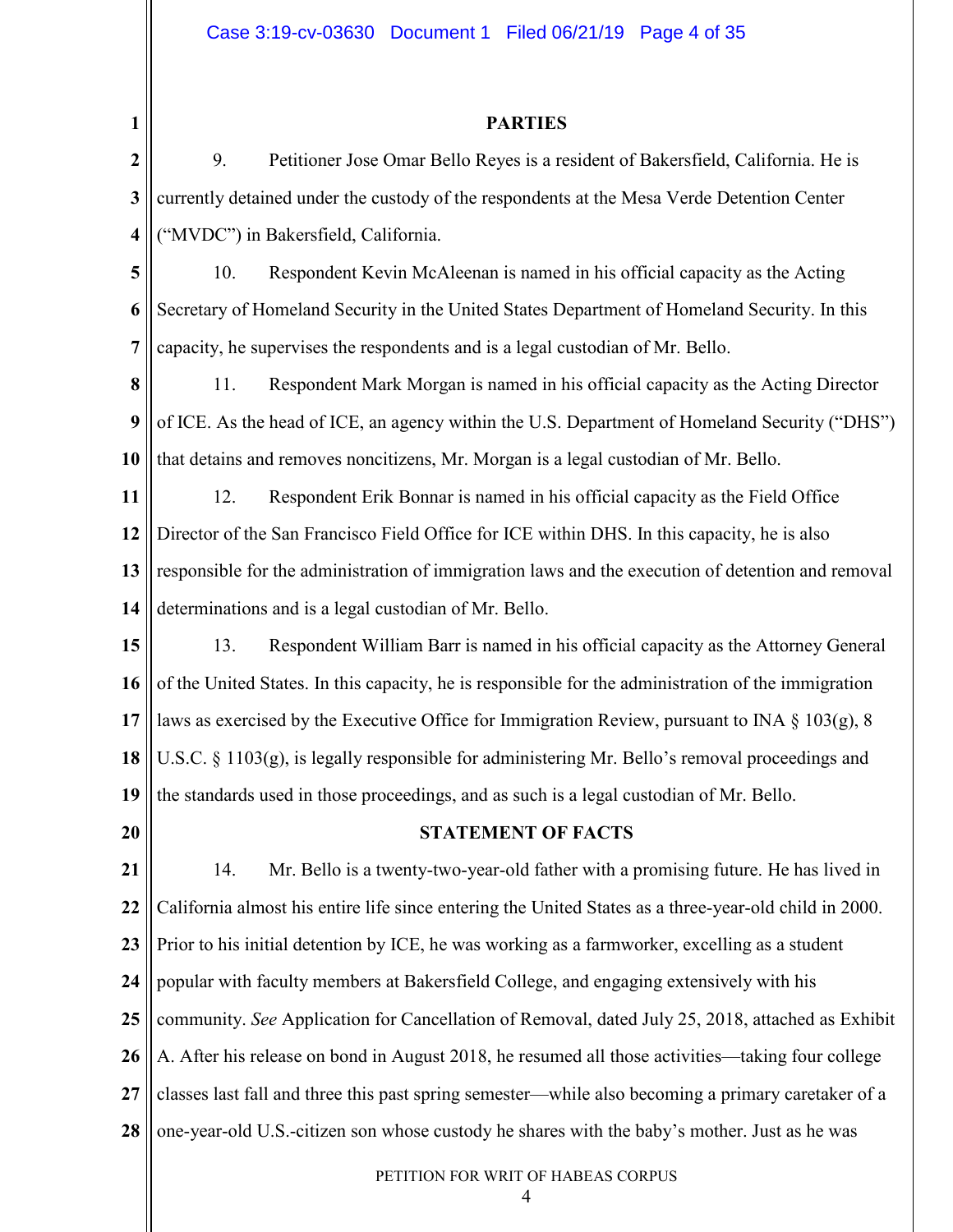**1 2** returning to normalcy, his life was upended when ICE officers re-detained him on May 15, 2019, less than two days after he spoke out against the agency at a widely publicized public forum.

**3**

#### **Mr. Bello's Immigration Proceedings**

**4 5 6 7** 15. Mr. Bello's immigration case began after he was arrested on May 22, 2018 by ICE. In light of his longstanding presence in the country and the extreme hardship that his removal would cause his U.S.-citizen son, Mr. Bello is eligible for, and through previous counsel applied for, cancellation of his removal. *See id.* 

**8 9 10 11** 16. Through previous counsel, Mr. Bello also pursued a process made available to victims of crime to adjust their immigration status and obtain a "U visa." His U visa application is based on his cooperation, as certified by the Delano Police Department, in the investigation of a violent crime in which he was the victim.

**12 13 14 15 16 17 18 19 20 21** 17. The U visa reflects lawmakers' recognition that a crime victim's cooperation, assistance, and safety are essential to the effective detection, investigation, and prosecution of crimes. Pursuant to 8 U.S.C. § 1184(p)(2), only 10,000 U visas are issued to crime victims per fiscal year. *See* 8 C.F.R. § 214.14(d)(1). Crime victims are placed on a waiting list if they are found to be eligible for a U visa but are not immediately granted the status because of the cap. *See* 8 C.F.R. § 214.14(d)(2). Those on the waiting list are granted deferred action—thus staying their deportation—while their petitions are pending. *Id.* United States Citizenship and Immigration Services ("USCIS") may also grant these individuals work authorization. *Id.* While a U visa applicant may still pursue the visa even if deported, deportation cuts off access to "deferred action" and work authorization.

**22 23 24 25 26 27 28** 18. Mr. Bello is awaiting a response from the federal government on his U visa application. However, because cases placed on the immigration court docket for detained immigrants moves much more quickly than the "non-detained" docket, ICE's unlawful detention of Mr. Bello may enable the agency to remove him before his U visa application can be adjudicated, thus depriving him of access to "deferred action" and inflicting further cruel and unnecessary harm on his already-traumatized family and community. If he is released, however, and is granted "deferred action," Mr. Bello will be allowed to remain with his family in the United

PETITION FOR WRIT OF HABEAS CORPUS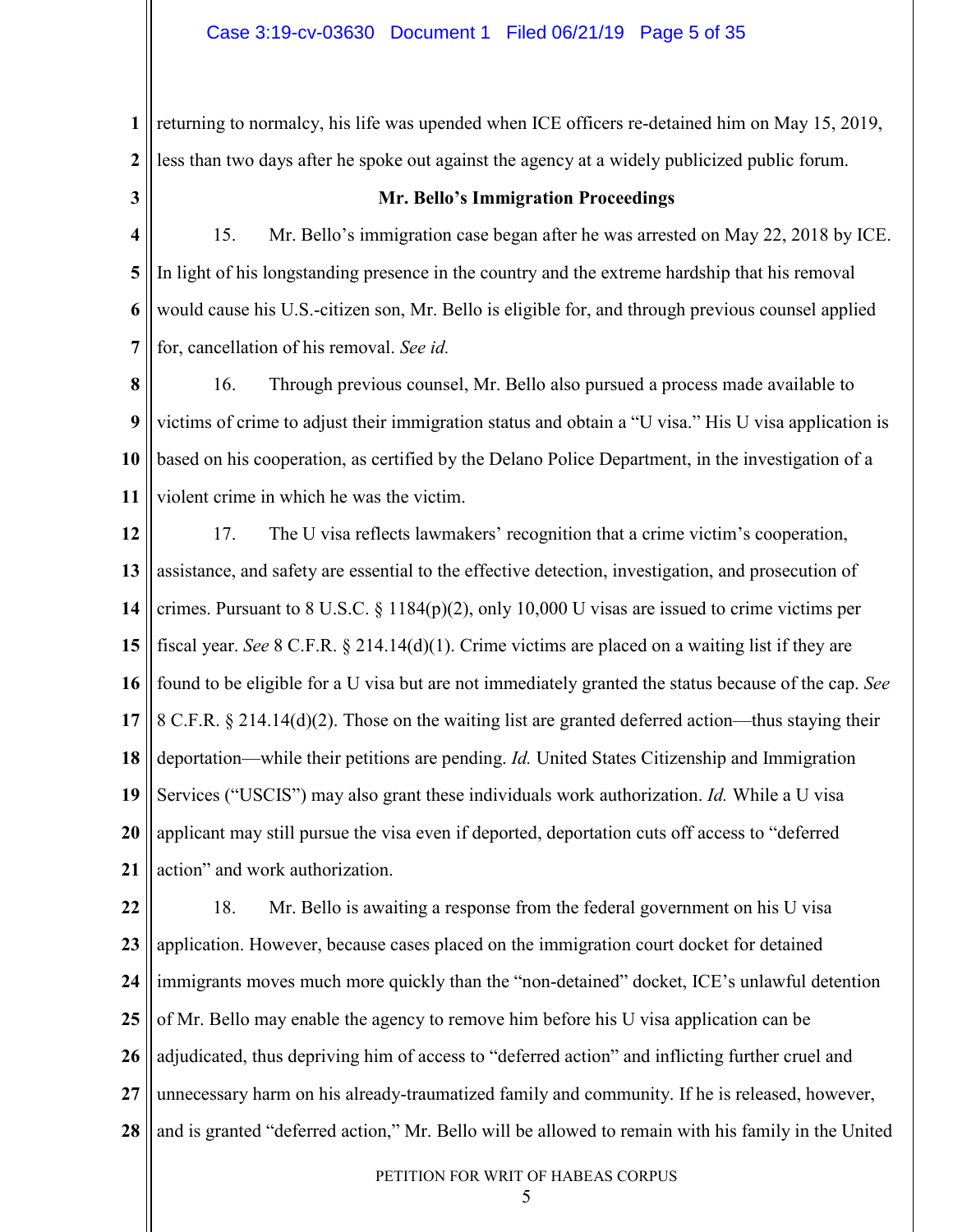**1 2** States and can obtain work authorization while awaiting an available U visa. *See* 8 C.F.R. §  $214.14(d)(2)$ .

**3**

## **Mr. Bello's August 2018 Release on Bond and Life Thereafter**

**4 5 6 7 8** 19. Through previous counsel, Mr. Bello made a motion in July 2018 for the immigration judge to redetermine and supersede ICE's decision to detain him without bond. The motion was supported by glowing letters of support from a wide swath of Mr. Bello's teachers as well as the Dean of Bakersfield College. *See* Respondent's Motion for Custody Redetermination, dated July 26, 2018, attached as Exhibit B.

- **9 10 11 12** 20. On August 22, 2018, after a bond hearing attended by numerous allies and supporters of Mr. Bello, the immigration judge found that Mr. Bello was not a danger to the community and, over ICE's strenuous objection, set a bond amount of \$10,000. *See* Order of the Immigration Court with Respect to Custody, dated August 22, 2018, attached as Exhibit C.
- **13 14 15 16 17 18** 21. Although Mr. Bello could not have afforded the \$10,000 bond, community groups, including Bakersfield College student groups "Latinos Unidos Por Educación" (LUPE) and the "Movimiento Estudiantil Chicanx de Aztlán," (MEChA) rallied in support of him, raising money for his legal fees and securing a private donation to cover his bond and obtain his release. His struggle to be free galvanized fellow community members to become critical of ICE, and his case captured the media spotlight for several days in Kern County.<sup>[1](#page-5-0)</sup>
- **19 20 21 22 23 24** 22. Following his release from immigration detention, Mr. Bello returned home to his mother, brothers, and infant son. While working full time, he excelled in evening classes at Bakersfield College. Aside from one instance in January 2019 of driving under the influence of alcohol—for which he was released on his recognizance and later sentenced to fines, probation, DUI school, participation in a victim impact panel via MADD, and community service—he has
- **25**

 $\overline{a}$ 

<span id="page-5-0"></span>**<sup>26</sup>** <sup>1</sup> *See, e.g.*, *BC student detained by ICE allowed to post bond*, The Bakersfield Californian (Aug. 23, 2018), https://www.bakersfield.com/news/bc-student-detained-by-ice-allowed-to-post-

**<sup>27</sup>** bond/article\_4997108c-a737-11e8-85e6-0f1139facc22.html; *Bakersfield College student released from ICE custody*, The Bakersfield Californian (Aug. 24, 2018),

**<sup>28</sup>** https://www.bakersfield.com/news/bakersfield-college-student-released-from-icecustody/article\_4f1c55d0-a7f5-11e8-87ab-9b332abc6e0b.html.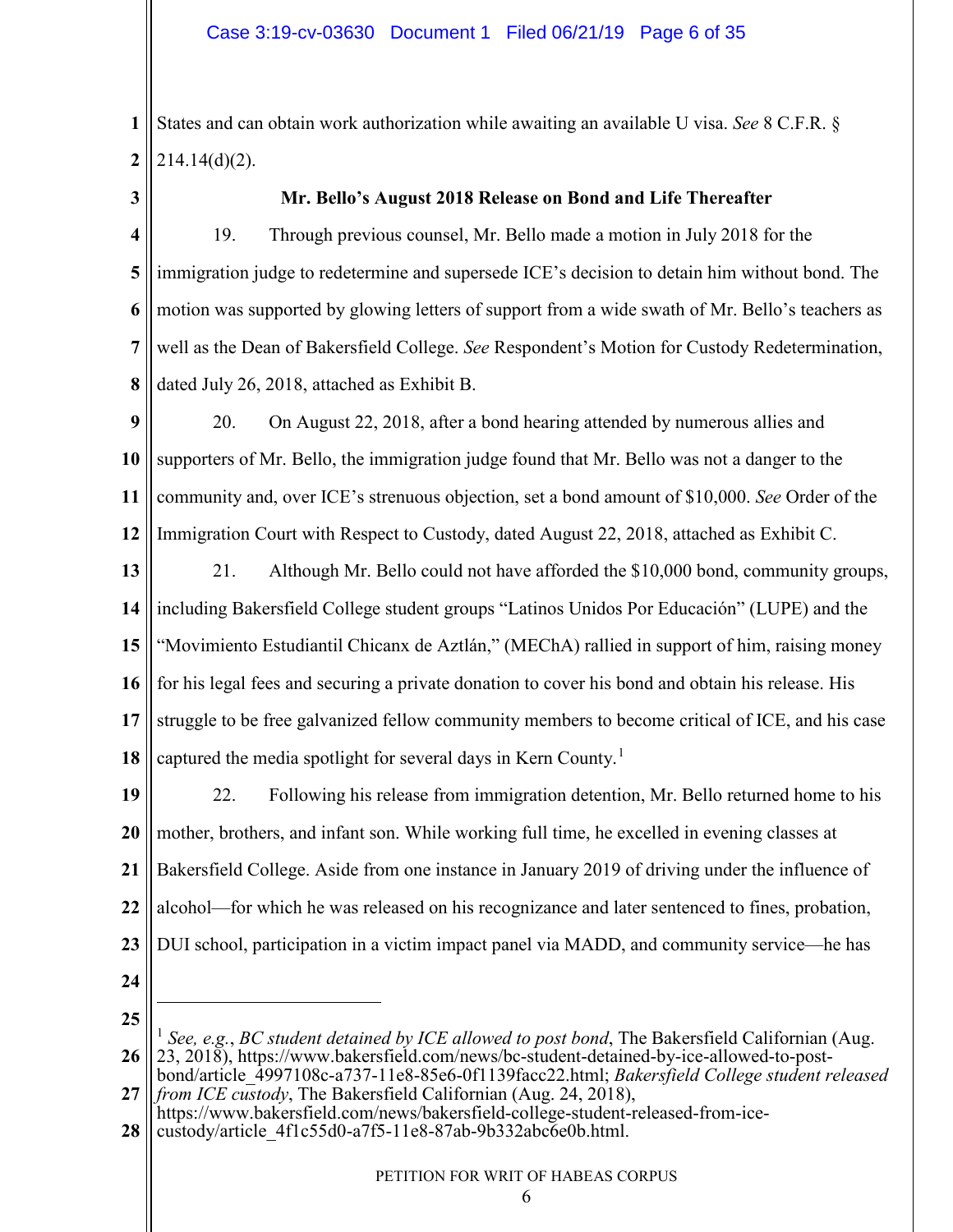**1** comported himself responsibly and thrived since his release from detention.

**2 3 4 5 6 7 8 9** 23. On February 14, Mr. Bello traveled to San Francisco and appeared *pro se* across from an ICE attorney at a scheduled hearing on the "non-detained" immigration court docket. The non-detained immigration court often grants repeat adjournments to individuals with applications for visas pending in the backlogged administrative review processes of USCIS. The collection of cases afforded this treatment are commonly referred to as the "status docket."[2](#page-6-0) At his February hearing, based on his pending U visa application, Mr. Bello requested that he be placed on the status docket. The immigration judge deferred a decision on the request, asking Mr. Bello to return to court with evidence that his application is likely to be granted.

**10 11 12 13** 24. The immigration court set his next hearing for a date in March 2019 and later issued a notice resetting his next immigration court date to June 25, 2019 in San Francisco. Mr. Bello planned to attend court on that date, but ICE's decision to re-detain him means that his case has been taken off that court's docket and transferred to the "detained" immigration court docket.

**14**

## **Mr. Bello's Anti-ICE Activism Following His Release on Bond**

**15 16 17 18 19** 25. Mr. Bello's experiences in immigration detention led him to become involved in political advocacy to expose the abuses and poor conditions he suffered and experienced while inside MVDC and to call for an end to the current administration's regime of mass detention and deportation. Since his release from detention last summer until his recent arrest, he publicly spoke out repeatedly on these issues and the injustice of his own arrest:

**20 21** a. For example, on September 27, 2018, Mr. Bello addressed a public rally in front of MVDC alongside immigrant youth activists.<sup>[3](#page-6-1)</sup>

b. In fall 2018, at a public forum in Fresno, Mr. Bello denounced ICE's

- **22**
- **23**

 $\overline{a}$ 

<span id="page-6-0"></span>**24 25 26** <sup>2</sup> *See, e.g.*, Catholic Legal Immigration Network, Inc., *Seeking Continuances In Immigration Court In The Wake Of The Attorney General's Decision In Matter OF L-A-B-R-* at 39 (Dec. 6, 2018) ("Generally speaking, cases where a petition or application is pending with USCIS (or where the respondent awaits a current priority date) may be eligible for placement on the status docket  $\dots$ "), available at https://cliniclegal.org/sites/default/files/resources/defending-vulnerable-popluations/L-A-

<span id="page-6-1"></span>**28**  $3<sup>3</sup>$  A video of part of his speech is available on the Facebook website, at https://www.facebook.com/ciyja/videos/897439937114130 (last visited June 21, 2019).

**<sup>27</sup>** B-R-practice-advisory-12.6.2018.pdf.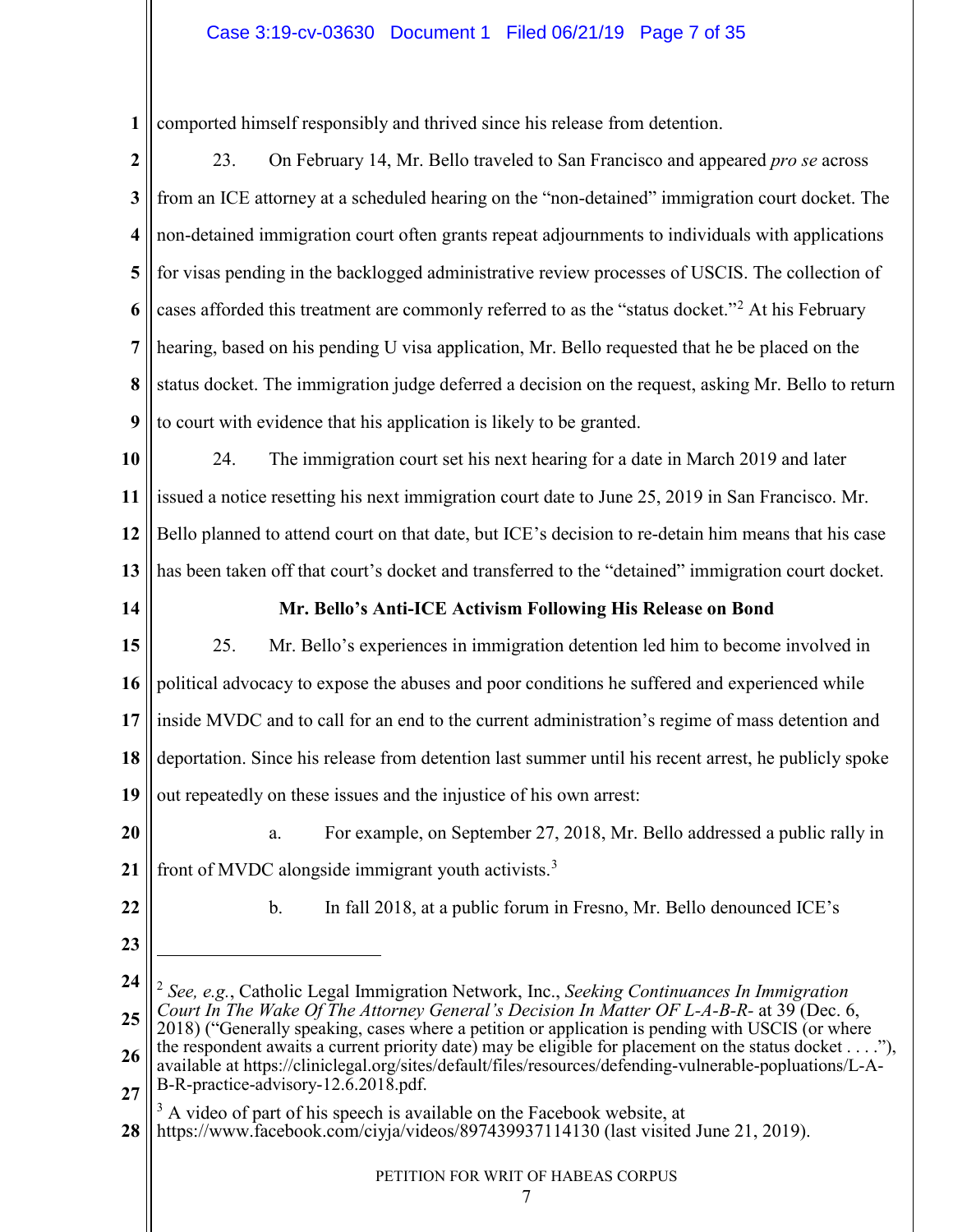**1 2 3 4** practices and highlighted his experience at MVDC, focusing on issues of overmedication and lack of educational resources available to detainees at MVDC. Mr. Bello asked community members to urge MVDC to provide educational resources and to discontinue their practice of overmedicating detainees.

**5 6 7 8** c. On December 11, 2018, before the Kern County Board of Supervisors, Mr. Bello gave comments describing his 2018 arrest and coercive interrogation by ICE, mentioned his inhumane treatment inside MVDC and the lack of access to telephones in the facility, and read a poem.[4](#page-7-0)

**9 10 11** d. On April 5, 2019, he led a Bakersfield College Student Leadership development workshop on how "DREAMers" can convey their stories to reshape the public narrative around immigration.

**12 13 14** e. On April 25, 2019, he facilitated a panel discussion on immigration enforcement issues at the annual Jess Nieto Conference for Chicano Studies at Bakersfield College.<sup>[5](#page-7-1)</sup>

**15 16 17** f. During Spring 2019, he also participated in the first annual Norma Levan Center's Hispanic and Native American scholarship competition, drafting a submission on the morality of private immigration detention centers profiting off of harm to human life.

**18** 26. Most publicly of all, on May 13, 2019, in front of a packed audience gathered to

**19** witness a widely publicized forum held by the Kern County Board of Supervisors<sup>[6](#page-7-2)</sup> pursuant to

**20** California's Transparent Review of Unjust Transfers and Holds (TRUTH) Act—a law that

- **21** requires local governments to hold forums annually to examine their local law enforcement
- **22**

 $\overline{a}$ 

<span id="page-7-1"></span>**24** <sup>5</sup> *See* Jess Nieto Memorial Conference, Day 3 – Bakersfield College,

**28** truth/article\_6654ce54-7035-11e9-b3cd-d70a563ead71.html.

<span id="page-7-0"></span>**<sup>23</sup>** <sup>4</sup> Mr. Bello's speech begins at the 01:32 mark of the video of the forum, available at http://kern.granicus.com/MediaPlayer.php?view\_id=52&clip\_id=3912 (last visited June 21, 2019).

**<sup>25</sup>** https://www.bakersfieldcollege.edu/event/jess-nieto-memorial-conference-day-3 (last visited June 21, 2019).

<span id="page-7-2"></span>**<sup>26</sup>** <sup>6</sup> *See, e.g.*, *Kern to hold second TRUTH Act Forum next week*, South Kern Sol (May 9, 2019), https://southkernsol.org/2019/05/09/kern-to-hold-second-truth-act-forum-next-week;

**<sup>27</sup>** *Couch's Corner: Join us for next week's TRUTH forums*, The Delano Record (May 9, 2019), https://www.bakersfield.com/delano-record/couch-s-corner-join-us-for-next-week-s-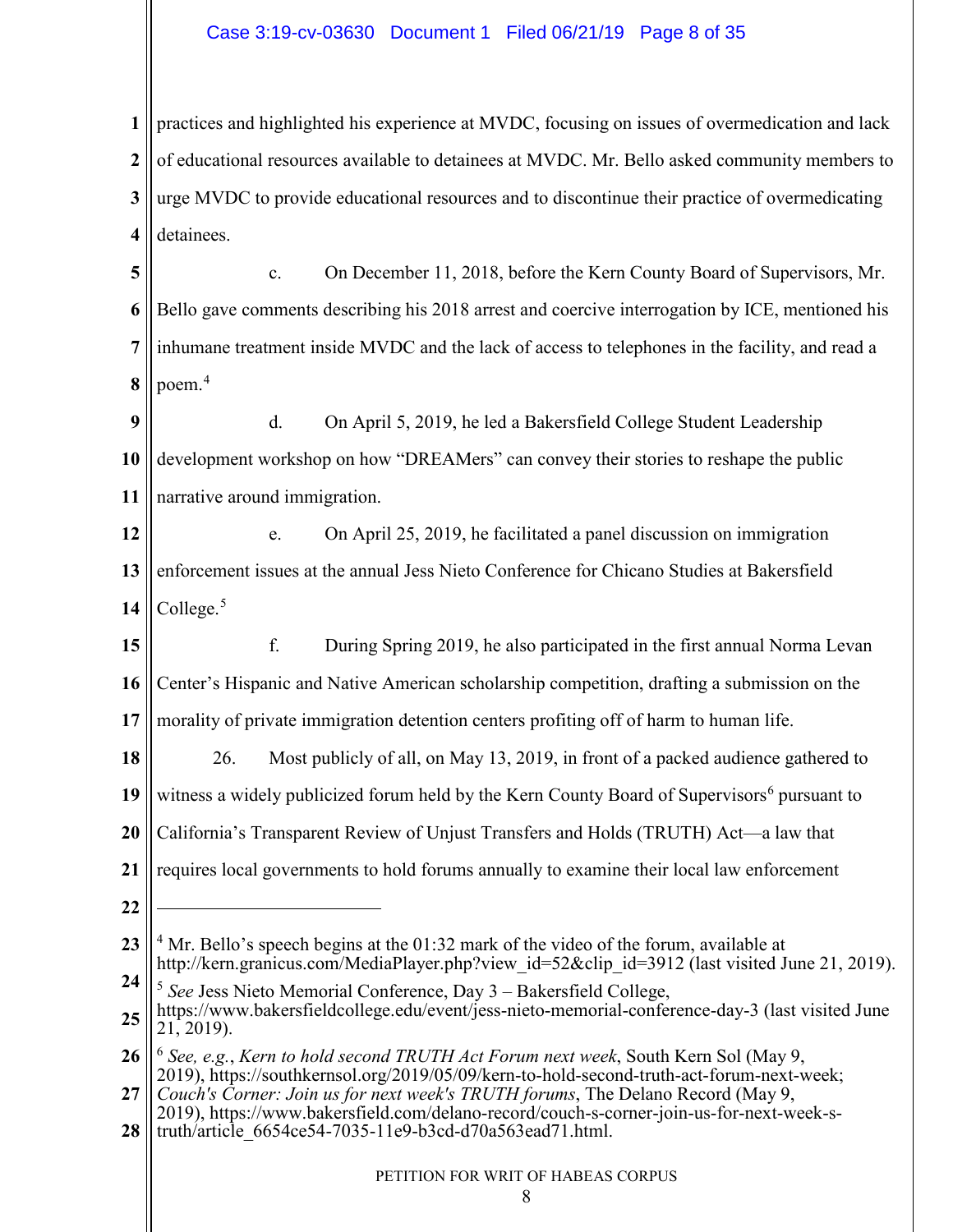# Case 3:19-cv-03630 Document 1 Filed 06/21/19 Page 9 of 35

| 1                       | agencies' involvement in providing access and cooperation to ICE, see Cal. Gov't Code §                                                                              |  |  |
|-------------------------|----------------------------------------------------------------------------------------------------------------------------------------------------------------------|--|--|
| $\boldsymbol{2}$        | 7283.1(d)—Mr. Bello delivered an impassioned poem. Titled "Dear America," it is inspired by his                                                                      |  |  |
| 3                       | first-hand experiences with ICE and his detention in Mesa Verde:                                                                                                     |  |  |
| $\overline{\mathbf{4}}$ | Dear America,                                                                                                                                                        |  |  |
| 5                       | Our administration has failed.<br>They passed laws against our people—took away our rights and our freedom—                                                          |  |  |
| 6                       | and still expect to be hailed?                                                                                                                                       |  |  |
| 7                       | Chales!                                                                                                                                                              |  |  |
| 8                       | Dear America,<br>You and your administration cause fear—fear through separation.                                                                                     |  |  |
|                         | Instead of building trust with our people, do you prefer this racial tension?                                                                                        |  |  |
| 9                       | Oppressed.<br>I live my life in frustration: private prisons, political funding, mass incarceration, you                                                             |  |  |
| 10                      | make the connection.                                                                                                                                                 |  |  |
| 11                      | I speak for the victims that pay for this scam: Vietnamese, Jamaican, African, Cambodian,<br>Mexican, Salvadoran, on and on, together we stand.                      |  |  |
| 12                      | We demand our respect. We want our dignity back.                                                                                                                     |  |  |
| 13                      | Our roots run deep in this country, now that's a true fact.                                                                                                          |  |  |
| 14                      | Dear Americans,                                                                                                                                                      |  |  |
| 15                      | You might be asking yourself, what's the whole point of repeating these facts?<br>Well I'm here to let you know, we want to feel safe—whether we're Brown, Asian, or |  |  |
| 16                      | Black.                                                                                                                                                               |  |  |
|                         | We don't want your jobs. We don't want your money.<br>We're here to work hard, pay taxes, and study.                                                                 |  |  |
| 17                      | The fight has begun.                                                                                                                                                 |  |  |
| 18                      | "We will never be apart, chiquito," is what I promised my son.<br>Y' all can try to justify your actions, try to make excuses.                                       |  |  |
| 19                      | The bottom line here is that, at the end, the people always triumph,<br>and the government loses.                                                                    |  |  |
| 20                      |                                                                                                                                                                      |  |  |
| 21                      | Dear America,<br>Do not consider this a threat:                                                                                                                      |  |  |
| 22                      | Our intentions are to keep making America Great.                                                                                                                     |  |  |
| 23                      | It's time to begin standing up for what's right:<br>Criminalizing children, separating our families-our "national security," does this make it                       |  |  |
|                         | alright?                                                                                                                                                             |  |  |
| 24                      | No. It doesn't, and it won't.                                                                                                                                        |  |  |
| 25                      | The youth have to stand up.                                                                                                                                          |  |  |
| 26                      | We have to unite with our peers.<br>Let's begin educating our children, speak wisdom into their ears.                                                                |  |  |
| 27                      | Because at the end of the day, I am you, and you are me.                                                                                                             |  |  |
| 28                      | Together, we are.                                                                                                                                                    |  |  |
|                         | PETITION FOR WRIT OF HABEAS CORPUS                                                                                                                                   |  |  |
|                         | 9                                                                                                                                                                    |  |  |
|                         |                                                                                                                                                                      |  |  |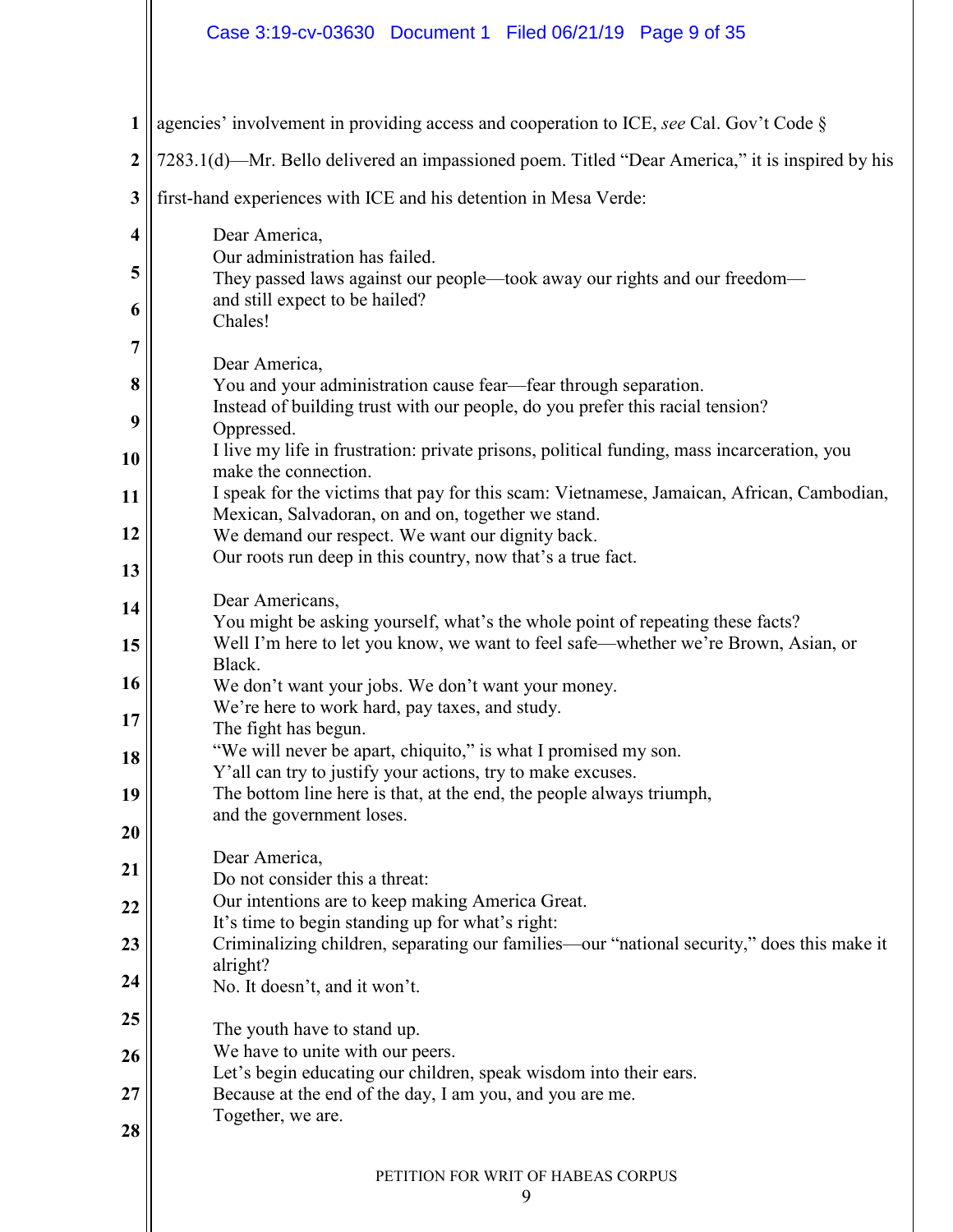Sincerely, Those seeds you tried to bury.<sup>[7](#page-9-0)</sup>

**3 4 5** 27. Less than 36 hours after delivering this poetic indictment of the current administration's immigration enforcement practices and this call for youth to stand up and unite, Mr. Bello was arrested by ICE.

**6**

**1**

**2**

## **ICE's Retaliatory Arrest and Detention of Mr. Bello**

**7 8 9 10 11** 28. On May 15, hours after Mr. Bello publicly delivered his poem criticizing ICE and the current administration, ICE officers came to his home to arrest him. At 6:30 a.m., as Mr. Bello was leaving his home and approaching his car, a white unmarked vehicle parked behind him. An officer wearing civilian clothes rapidly approached and got between Mr. Bello and the car while pointing a taser at him.

**12 13 14** 29. As that officer asked Mr. Bello questions, a black, unmarked vehicle parked diagonally in front of Mr. Bello's car. A second officer, wearing a black "ICE/POLICE" vest, exited that vehicle.

**15 16 17** 30. The first officer placed Mr. Bello in handcuffs. He began to interrogate Mr. Bello, among other things, as to the identity of others residing in his home. Mr. Bello chose to exercise his right to remain silent.

**18 19 20 21 22 23 24** 31. The officer placed Mr. Bello in the white vehicle and began driving towards the Bakersfield ICE processing center, with the black vehicle following. Before continuing to the ICE processing center, the officer stopped the car in an alley. There, he resumed his questioning of Mr. Bello, demanding that Mr. Bello identify others who reside at his home. The officer became agitated when Mr. Bello refused to respond to questions. The officer threatened Mr. Bello by stating that if anything bad were to happen to Mr. Bello's family, it would be Mr. Bello's fault unless he started cooperating by answering the officer's questions.

**25**

32. The officer told Mr. Bello, "We know who you are and what you're all about."

**26**

 $\overline{a}$ 

<span id="page-9-0"></span>**<sup>27</sup> 28**  $<sup>7</sup>$  The forum was streamed live online, and the video is available on Kern County's website. Mr.</sup> Bello's speech begins at the 01:15 mark of the video of the forum, available at http://kern.granicus.com/MediaPlayer.php?view\_id=52&clip\_id=4022.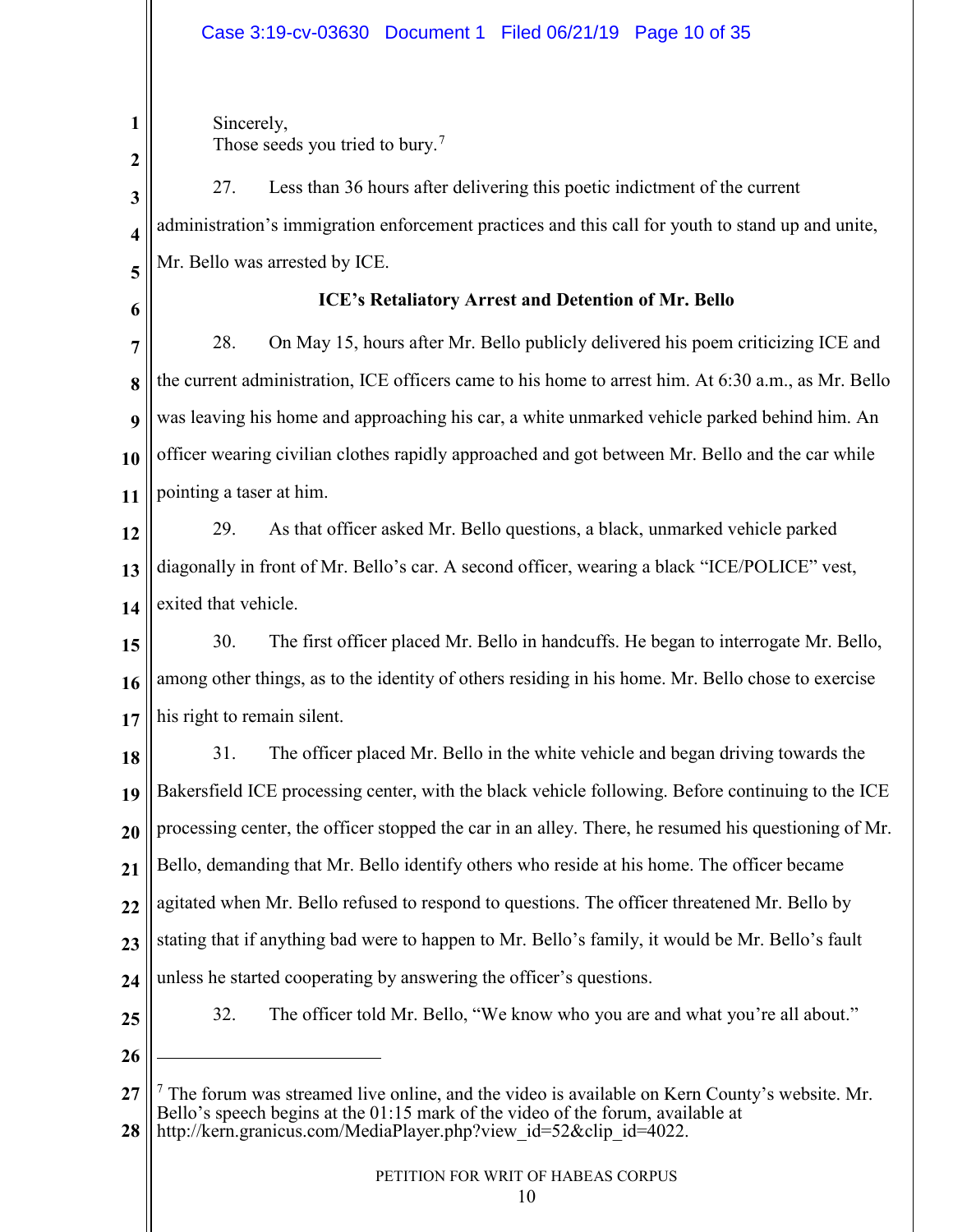#### Case 3:19-cv-03630 Document 1 Filed 06/21/19 Page 11 of 35

**1 2 3** 33. The officer also repeatedly insisted, without any basis in fact, that Mr. Bello was in possession of marijuana. Mr. Bello was not in possession of marijuana and denied the unsupported accusation repeatedly and unequivocally.

**4 5 6 7 8 9 10 11** 34. Mr. Bello was placed in a holding cell at ICE's processing center in Bakersfield until approximately 3:00 p.m. He was forced to remain with handcuffs behind his back. The handcuffs were extremely uncomfortable and began cutting into his wrists. Mr. Bello repeatedly pleaded with the ICE officers to remove the handcuffs; not only were the handcuffs hurting his wrists, but he also desperately needed to use the restroom. The ICE officers continuously ignored Mr. Bello's pleas. Eventually, he had no choice but to wet himself. Mr. Bello was then placed in a different holding cell with individuals awaiting to be transferred to MVDC. Mr. Bello remained in soiled clothing for hours—a dehumanizing experience obviously meant to humiliate him.

**12 13 14** 35. Prior to being transferred to MVDC, around 7:00 p.m., the ICE officer who had arrested Mr. Bello told him that his bond had been set at \$50,000. *See* Notice of Custody Determination, DHS Form I-286, dated May 15, 2019, attached as Exhibit D.

**15 16** 36. The arresting officer mocked him, stating "We'll see if you can get your friends to raise the bond money again."

**17 18 19** 37. A bond amount this high is highly unusual and would be unaffordable for most immigrant detainees; far more commonly, bonds are set at \$20,000 or less. *See* Declaration of Valerie Zukin ¶¶ 5-6, dated June 21, 2019, attached as Exhibit E.

**20 21 22** 38. Shortly after Mr. Bello arrived at MVDC, a guard singled out Mr. Bello, asking "You think you're famous and you're going to get special treatment?" Mr. Bello has been detained at MVDC since May 15.

**23 24 25 26 27 28** 39. Mr. Bello has submitted multiple written requests seeking confidential telephone access for legal calls since his detainment on May 15, to no avail. He has received contradicting instructions ordering him to submit his written requests to ICE officers, who then instruct him to submit his written requests to MVDC staff, and vice versa. During this same time, other detainees at MVDC have been granted access to make confidential legal calls. Consequently, to seek attorney advice Mr. Bello has been left with no choice but to use money provided to him by his

PETITION FOR WRIT OF HABEAS CORPUS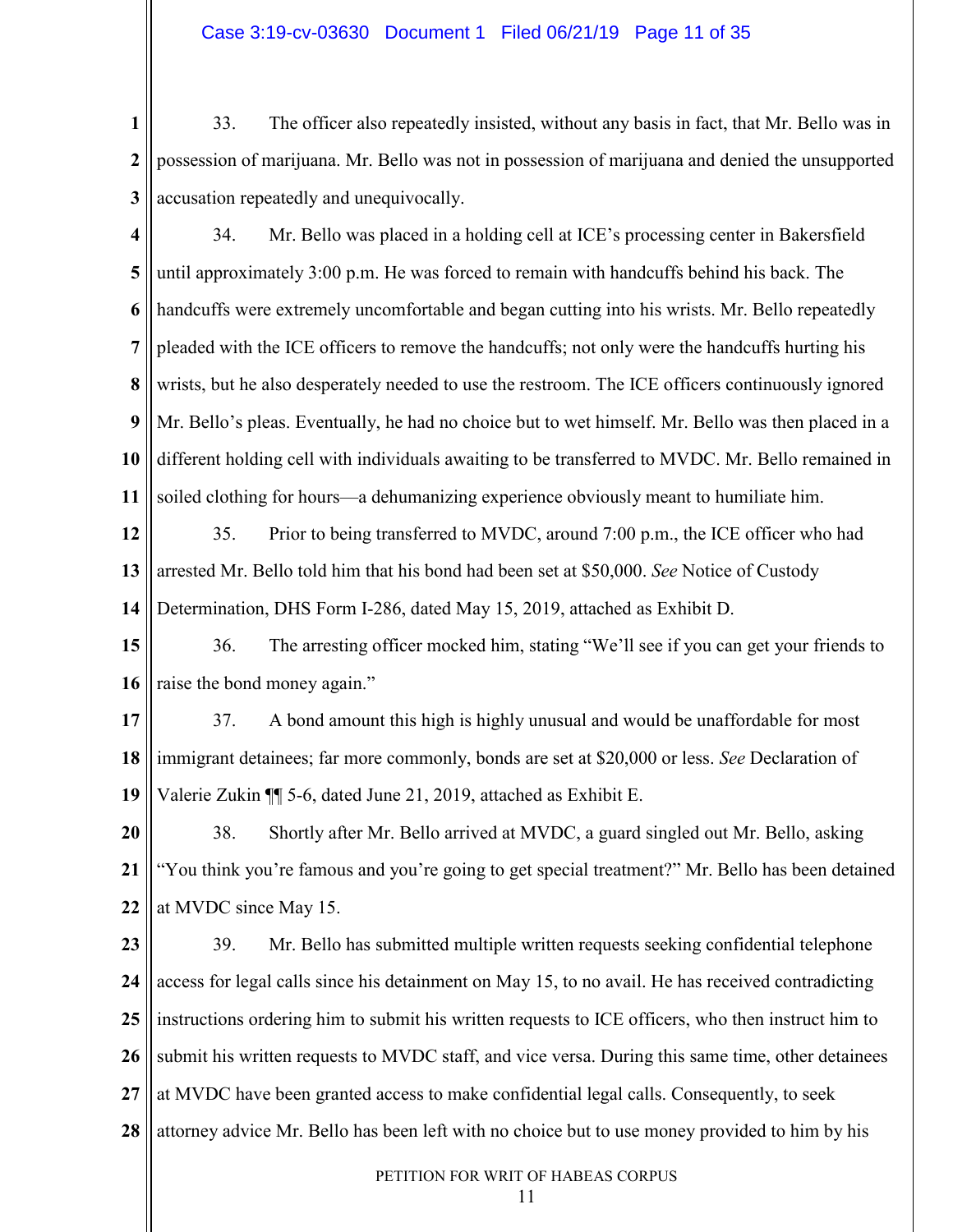**1** family or to call collect, and to use a non-confidential line.

**2 3 4** 40. Mr. Bello earns at most \$20,000 a year—less than half his bond amount—and has no significant assets. *See* Application for Cancellation of Removal, Exh. A, at 3. He plainly cannot afford such a high bond.

**5 6 7 8** 41. Ever mindful that he must comply with court commands and dates, Mr. Bello personally wrote a hand-written letter to the Kern County Superior Court to explain that his absence from community service was a product of his having been arrested by ICE. *See* Letter from Jose Bello, attached as Exhibit F.

**9**

#### **ICE's Pattern and Practice of Targeting Immigrant Rights Activists**

**10 11 12 13 14** 42. Mr. Bello's detention comes at a time when ICE has increasingly targeted immigrant activists for detention and deportation following high-profile advocacy.<sup>[8](#page-11-0)</sup> Whistleblowers and journalists have uncovered reports of ICE and other immigration agencies keeping tabs and files on immigrant activists and peaceful gatherings.<sup>[9](#page-11-1)</sup> Instances of ICE surveillance and targeting of immigrant activists are mounting.

**15 16** 43. Since January 2017, federal immigration authorities across the country have engaged in a pattern and practice of targeting outspoken immigrant rights activists who publicly

**17** criticize U.S. immigration law, policy, and enforcement. Federal immigration authorities have

**18** investigated, surveilled, harassed, raided, arrested, detained, and even deported these activists in

**19** order to silence them. They have arrested activists immediately following press appearances and

**20** news conferences. They have detained spokespeople and directors of immigration advocacy

**21** organizations. They have surveilled the organizations' headquarters and targeted their members.

- **22**
- **23**

 $\overline{a}$ 

<span id="page-11-0"></span>**<sup>24</sup> 25** <sup>8</sup> *See* John Burnett, *Meet the 20+ Immigration Activists Arrested Under Trump*, NPR (Mar. 16, 2018), https://www.npr.org/2018/03/16/591879718/see-the-20-immigration-activists-arrested-<br>under-trump.

<span id="page-11-1"></span>**<sup>26</sup>** <sup>9</sup> *See*, *e.g.*, Tom Jones et al., *Leaked Documents Show the U.S. Government Tracking Journalists and Advocates Through a Secret Database*, NBC San Diego (Mar. 6, 2019),

https://www.nbcsandiego.com/investigations/Source-Leaked-Documents-Show-the-US-

**<sup>27</sup>** Government-Tracking-Journalists-and-Advocates-Through-a-Secret-Database-506783231.html; Jimmy Tobias, *Exclusive: ICE Has Kept Tabs on Anti-Trump Protesters in New York*, The Nation

**<sup>28</sup>** (Mar. 6, 2019), https://www.thenation.com/article/ice-immigration-protest-spreadsheet-tracking/. (footnote continued)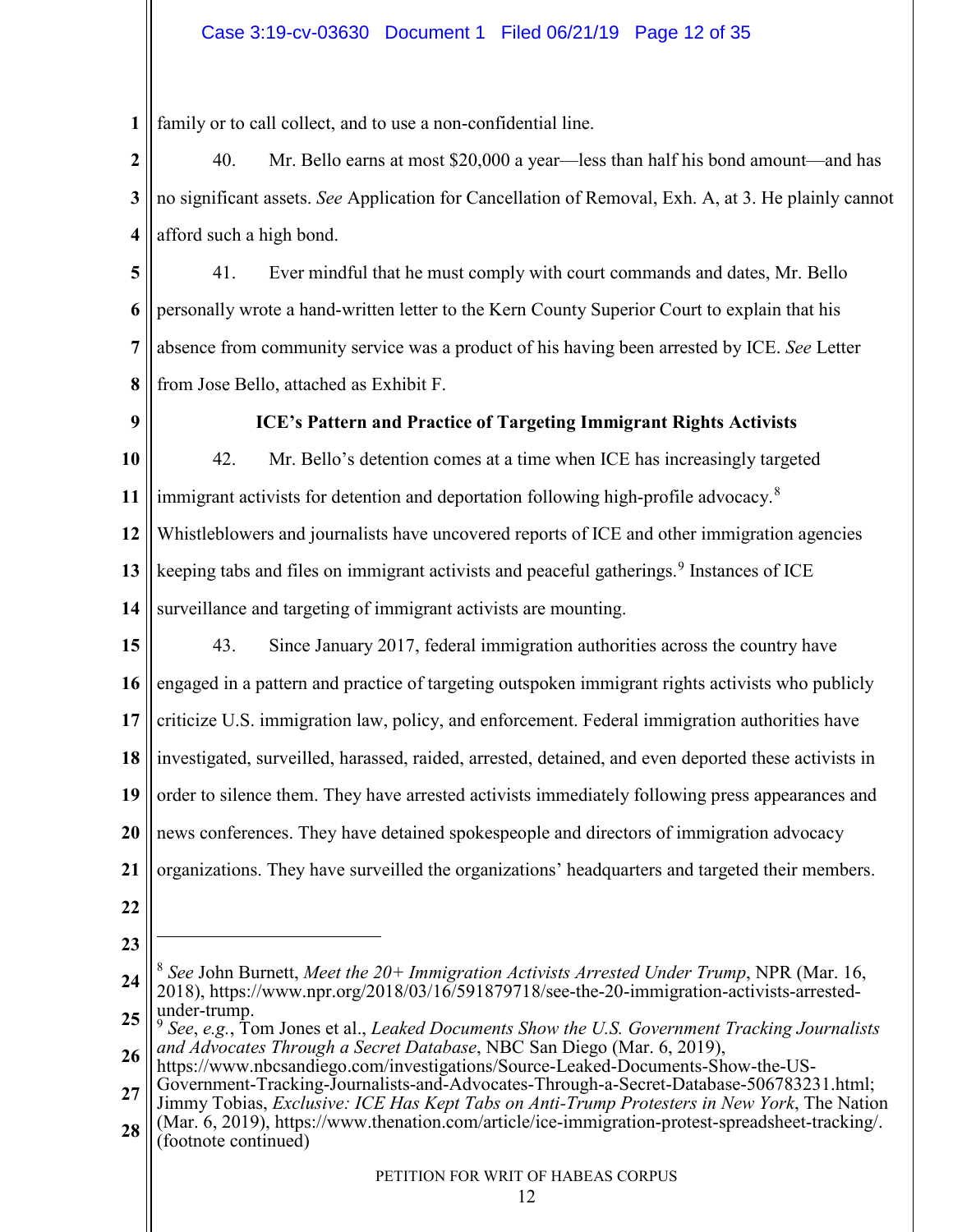#### Case 3:19-cv-03630 Document 1 Filed 06/21/19 Page 13 of 35

**1 2 3 4 5** They have identified prominent immigrants as enforcement priorities even before a final order of removal is in place. They have instructed activists that their immigrant rights organizations may be detrimental to them. And they have targeted communities identified by the federal government as "sanctuary cities" to punish those communities for taking legislative, municipal, and political action to limit official cooperation with federal immigration enforcement.<sup>[10](#page-12-0)</sup>

**6 7 8 9 10 11 12** 44. This sharp spike in immigration enforcement specifically targeting the most vocal immigration activists is intended to stifle dissent. According to U.S. Representative Jerry Nadler: "These are well-known activists who've been here for decades, and [ICE is] saying to them: Don't raise your head."[11](#page-12-1) Similarly, in 2018 U.S. Representative Luis Gutierrez stated: "I have long suspected that very vocal advocates were harshly targeted after they spoke out. . . . I would go to . . . an immigration hearing, and the person who made the biggest impression? I'd find out that they'd been detained. And that started last year."<sup>[12](#page-12-2)</sup>

**13 14 15 16 17 18** 45. Since 2017, media organizations have reported on many immigrants whom ICE has detained or taken other adverse action against based on their speech or other protected activities, including but not limited to individuals and organizations described herein. There are at least two pending federal lawsuits alleging a pattern-and-practice of ICE targeting immigrants and immigrant rights organizations in violation of the First Amendment. *See Ragbir v. Homan*, No.

**19**

 $\overline{a}$ 

#### PETITION FOR WRIT OF HABEAS CORPUS

<span id="page-12-0"></span>**<sup>20</sup>** <sup>10</sup> *See, e.g.*, Tom Jones et al., *Leaked Documents Show the U.S. Government Tracking Journalists and Advocates Through a Secret Database*, NBC San Diego (Mar. 6, 2019),

**<sup>21</sup>** https://www.nbcsandiego.com/investigations/Source-Leaked-Documents-Show-the-US-Government-Tracking-Journalists-and-Advocates-Through-a-Secret-Database-506783231.html;

**<sup>22</sup>** Jimmy Tobias, *Exclusive: ICE Has Kept Tabs on Anti-Trump Protesters in New York City*, The Nation (Mar. 6, 2019), https://www.thenation.com/article/ice-immigration-protest-spreadsheet-

**<sup>23</sup>** tracking/; John Burnett, Meet the 20+ Immigration Activists Arrested Under Trump, NPR (Mar. 16, 2018), https://www.npr.org/2018/03/16/591879718/see-the-20-immigration-activists-arrested-

**<sup>24</sup>** under-trump; Nick Pinto, *No Sanctuary: As ICE Targets Immigrant Rights Activists for Deportation, Suspicious Vehicles Outside Church Stoke Surveillance Fears*, The Intercept (Jan.

**<sup>25</sup>** 19, 2018), https://theintercept.com/2018/01/19/ice-new-sanctuary-movement-ravi-ragbirdeportation/.

<span id="page-12-1"></span>**<sup>26</sup>** <sup>11</sup> Maria Sacchetti and David Weigel, *ICE has Detained or Deported Prominent Immigrant Rights Activists*, Washington Post (Jan. 19, 2018), https://www.washingtonpost.com/powerpost/ice-has-

**<sup>27</sup>** detained-or-deported-foreigners-who-are-also-immigration-activists/2018/01/19/377af23a-fc95- 11e7-a46b-a3614530bd87\_story.html?utm\_term=.5be0c8e2393b. <sup>12</sup> *Id.*

<span id="page-12-2"></span>**<sup>28</sup>** (footnote continued)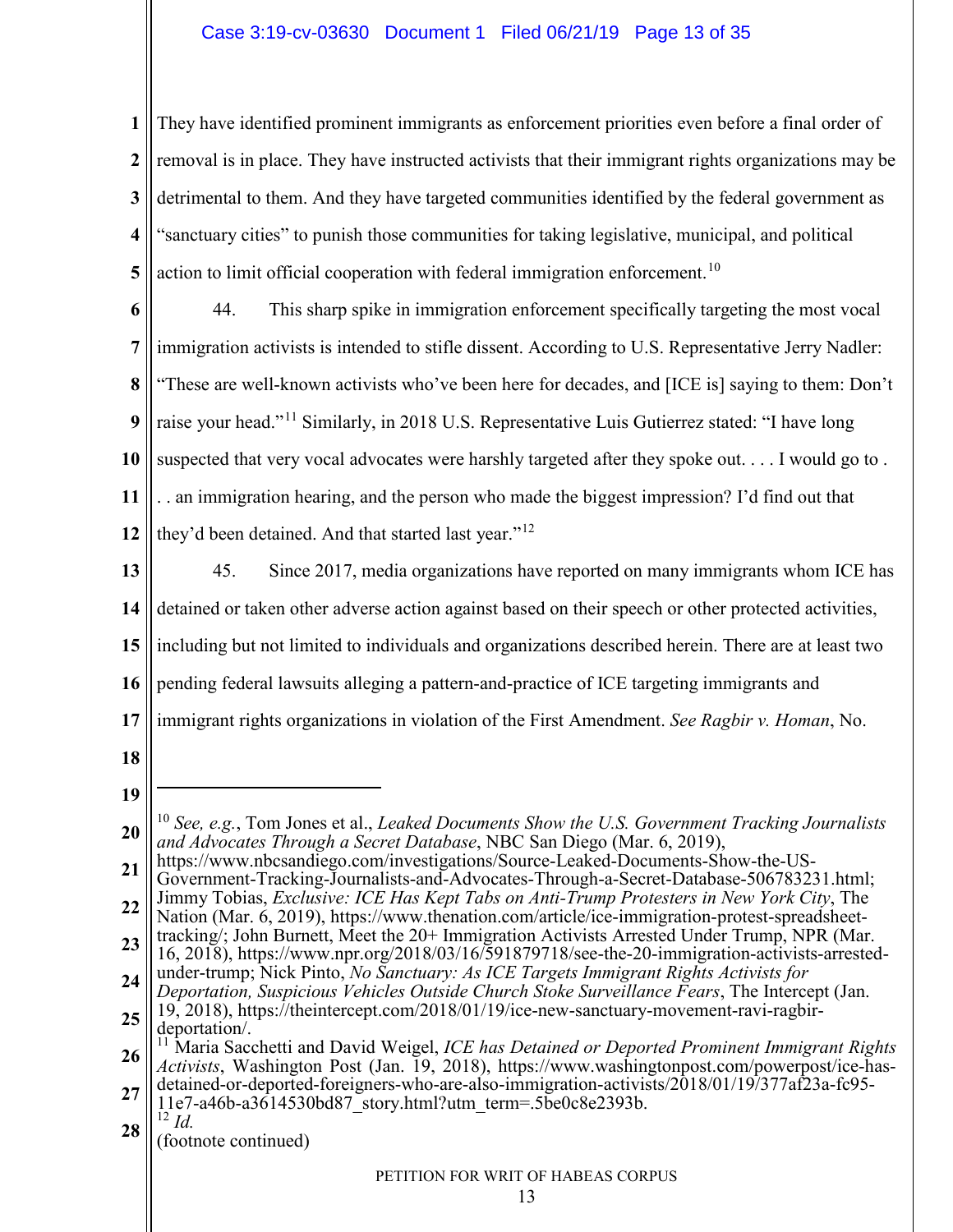**1 2** 18-cv-1597 (S.D.N.Y.); *NWDC Resistance v. ICE*, No. 18-cv-01558 (W.D. Wash.). Some of the stories profiled in these and other lawsuits and news articles are listed in the following paragraphs.

**3**

#### *Ravi Ragbir, Jean Montrevil, and the New Sanctuary Coalition*

**4 5 6 7 8 9** 46. In January 2018, ICE conducted a coordinated operation to detain and deport Ravi Ragbir, Executive Director of the New Sanctuary Coalition ("NSC") and Jean Montrevil, one of NSC's co-founders. NSC had led members of the public, clergy, and elected officials in peaceful public protests of ICE and immigration law and policies broadly. ICE took action against Mr. Ragbir and Mr. Montrevil following several events and media reports of NSC's work and their remarks criticizing ICE during public rallies and on media outlets.<sup>[13](#page-13-0)</sup>

**10 11 12 13 14 15** 47. In January 2018, ICE detained and deported Mr. Montrevil to Haiti.<sup>[14](#page-13-1)</sup> ICE detained Mr. Ragbir on January 11, 2018, but due to federal court intervention, his deportation was stayed and he was released. In ordering Mr. Ragbir's release, the federal court noted concerns regarding interference with Mr. Ragbir's rights under the First Amendment and described ICE's actions in abruptly detaining him as "treatment we associate with 'regimes we revile.'" *Ragbir v. Sessions*, 2018 WL 623557, at \*1 (S.D.N.Y. Jan. 29, 2018).

**16 17 18 19 20 21 22 23** 48. Mr. Ragbir, NSC, and several immigrant rights organizations subsequently filed a lawsuit challenging ICE's nationwide practice and pattern of targeting immigrant rights activists. On April 25, 2019, the Second Circuit found that Mr. Ragbir had plausibly alleged "that the Government singled him out for deportation based not only on the viewpoint of his political speech, but on the public attention it received." *Ragbir v. Homan*, 923 F.3d at 70. The court held that, despite his "undisputedly valid final order of removal," Mr. Ragbir's removal must be stayed until the district court can assess when the "taint" of ICE's alleged unconstitutional retaliation for Mr. Ragbir's speech has dissipated. *Id.* at 67, 79.

- **24**
- **25**

 $\overline{a}$ 

<span id="page-13-0"></span>**<sup>26</sup>** <sup>13</sup> *See* Nick Pinto, *ICE Is Targeting Political Opponents for Deportation, Ravi Ragbir and Immigrant Rights Groups Say in Court*, The Intercept (Feb. 9, 2018), https://theintercept.com/2018/02/09/ravi-ragbir-ice-immigration-deportation/.

<span id="page-13-1"></span>**<sup>28</sup>** <sup>14</sup> Lydia McMullen-Laird, *Life After Deportation: Their Father was Returned to Haiti. Now What?*, The Indypendent (Feb. 2, 2018), https://indypendent.org/2018/02/life-after-deportation/. (footnote continued)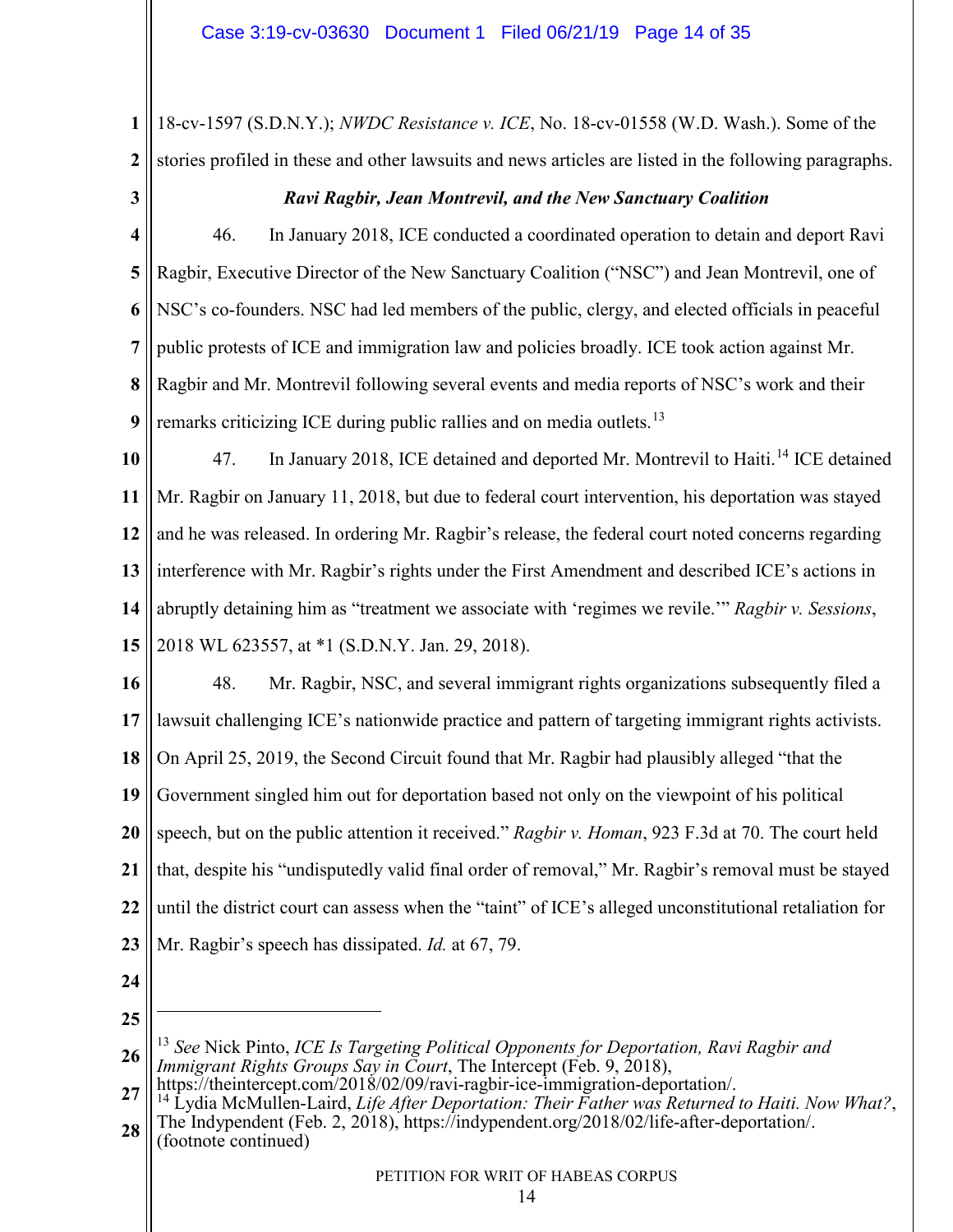#### *Daniela Vargas*

**2 3 4 5 6 7 8** 49. On or about March 1, 2017, in Jackson, Mississippi, ICE agents detained Daniela Vargas, a 22-year-old activist and Deferred Action for Childhood Arrival ("DACA") recipient as she left a news conference where she had spoken alongside other immigration advocacy groups.<sup>15</sup> Vargas had witnessed ICE's arrest of her family the previous month, and was not detained at that time because she explained to the officers that she had DACA status. That status had expired, but Vargas was in the process of applying for renewal. At the conference, she asked President Trump to protect her.

**9 10 11 12 13 14 15 16 17 18 19 20** 50. ICE agents arrested Vargas mere minutes after she spoke to reporters outside Jackson City Hall. A person present at the arrest reported that ICE agents opened the car door, saying "you know who we are and you know why we're here." Although she had a pending DACA case, ICE agents claimed that she was listed as a "visa overstay" and would have to be detained.<sup>[16](#page-14-1)</sup> When asked to comment about Ms. Vargas' arrest, ICE provided a statement indicating that it was a "targeted" enforcement operation. On March 9, 2017, days after ICE arrested Ms. Vargas, a Dreamer with an active DACA application, it tweeted that "active DACA recipients are typically a lower level of enforcement priority."<sup>[17](#page-14-2)</sup> ICE has not provided an explanation for its failure to follow its own policy in the case of Ms. Vargas.<sup>[18](#page-14-3)</sup> *Migrant Justice* 51. ICE has targeted multiple members of Migrant Justice, a community based nonprofit organization of Vermont dairy farmworkers and their families. A majority of Vermont dairy

**21** workers are immigrants, and Migrant Justice has engaged in campaigns to defend the rights of

**22**

**1**

**23**

 $\overline{a}$ 

<span id="page-14-0"></span>**<sup>24</sup>** <sup>15</sup> Phil Helsel, *'Dreamer' Applicant Arrested After Calling for Immigrant Protection*, NBC News (Mar. 2, 2017), https://www.nbcnews.com/news/us-news/dreamer-applicant-arrested-after-callingimmigrant-protections-n727961.

<span id="page-14-1"></span>**<sup>25</sup> 26** <sup>16</sup> *ICE Intimidates Latino Community With Arrest of DACA Recipient Practicing Free Speech*, HuffPost (Mar. 3, 2017), https://www.huffingtonpost.com/entry/ice-intimidates-latino-community-<br>with-arrest-of-daca us 58b9dd6de4b02b8b584dfb6d.

<sup>&</sup>lt;sup>17</sup> ICE on Twitter, twitter.com/icegov/status/839907967692648449.

<span id="page-14-3"></span><span id="page-14-2"></span>**<sup>27</sup> 28** <sup>18</sup> Ray Sanchez, "DREAMer Daniela Vargas released, immigration group says," *CNN* (Mar. 10, 2017) https://www.cnn.com/2017/03/10/us/dreamer-daniela-vargas-ordered-released/index.html. (footnote continued)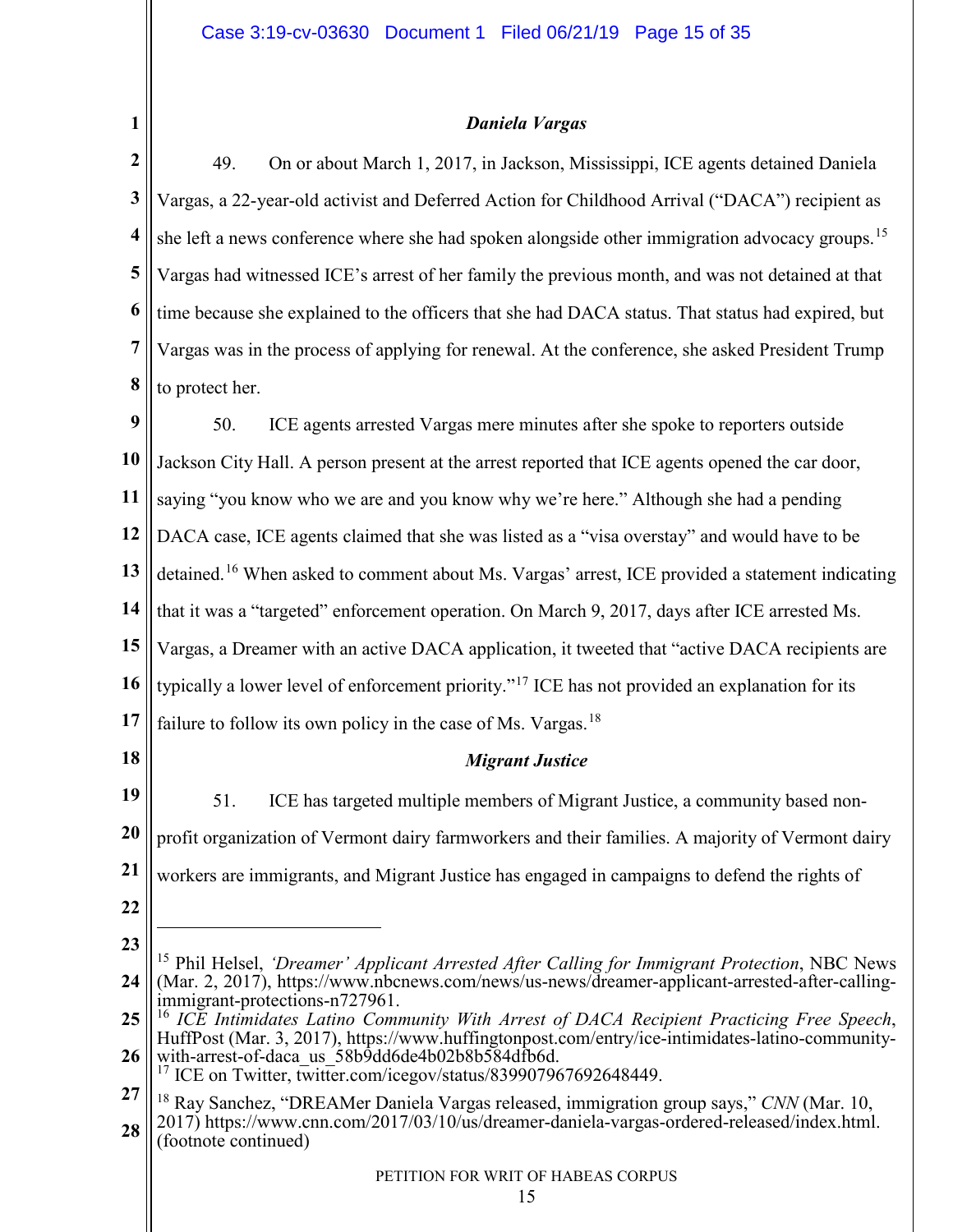#### Case 3:19-cv-03630 Document 1 Filed 06/21/19 Page 16 of 35

**1 2** their members as workers and as immigrants. In particular, Migrant Justice has sought to hold immigration enforcement agencies including ICE accountable for rights violations.<sup>19</sup>

**3 4 5 6 7 8** 52. On April 21, 2016, ICE arrested Jose Victor Garcia Diaz outside a Mexican cultural event in Stowe, Vermont.<sup>[20](#page-15-1)</sup> Mr. Garcia Diaz is a public spokesperson for Migrant Justice's Milk with Dignity campaign. The day before his arrest, he had returned from a gathering of the Food Chain Workers Alliance in Los Angeles, California. Mr. Garcia Diaz represented Vermont farmworkers at the meeting in an effort to build a unified movement for respect for human rights in food supply chains. His immigration removal proceedings are ongoing.<sup>[21](#page-15-2)</sup>

**9 10 11 12 13 14 15 16 17 18** 53. On March 17, 2017, the day after Migrant Justice announced an escalation of its Milk with Dignity campaign with respect to Ben & Jerry's, ICE arrested Jose Enrique Balcazar Sanchez shortly after he left a meeting at Migrant Justice's office. ICE had previously identified Mr. Balcazar Sanchez as a target for enforcement.<sup>[22](#page-15-3)</sup> He has been a very visible representative of Migrant Justice and publicly promoted policies to limit ICE's entanglement with local law enforcement. Over the past few years, Mr. Balcazar Sanchez has served as one of Migrant Justice's primary spokespeople in its campaigns for driver's licenses and for a fair and impartial policing policy. He served on a task force established to advise the Vermont Attorney General on immigration issues, which resulted in guidance for Vermont cities and towns to limit their role in immigration law enforcement.<sup>[23](#page-15-4)</sup>

**19**

54. On March 17, 2017, ICE also arrested Zully Victoria Palacios Rodriguez, who was

**20**

a passenger in Mr. Balcazar Sanchez's car. Ms. Palacios Rodriguez is a key Migrant Justice

**21**

 $\overline{a}$ 

<span id="page-15-0"></span>**22 23** <sup>19</sup> Neliana Ferraro, *Migrant Justice sues Vt. DMV, ICE over detainment of member leaders*, WCAX (Nov. 14, 2018) https://www.wcax.com/content/news/Migrant-Justice-sues-ICE-overdetainment-of-member-leaders-500510341.html.

<span id="page-15-1"></span>**24** <sup>20</sup> Compl. *¶* 16, *Migrant Justice v. U.S. Dep't of Homeland Sec.*, No. 17-cv-197 (D. Vt. Oct. 11, 2017).

<span id="page-15-2"></span>**25**  $^{21}$  *Id.* at ¶ 17.

<span id="page-15-3"></span>**26** <sup>22</sup> On September 22, 2016, ICE arrested Miguel Alfredo Alcudia Gamas, another Migrant Justice member. Mr. Alcudia Gamas is also a public spokesperson for Migrant Justice's Milk with Dignity campaign. When ICE arrested Mr. Alcudia Gamas, ICE officers made statements implying that they

<span id="page-15-4"></span>**27** were targeting a fellow Migrant Justice leader, Jose Enrique Balcazar Sanchez. *Id. ¶* 18. <sup>23</sup> Compl. *¶* 20, *Migrant Justice* (D. Vt. Oct. 11, 2017).

**28** (footnote continued)

#### PETITION FOR WRIT OF HABEAS CORPUS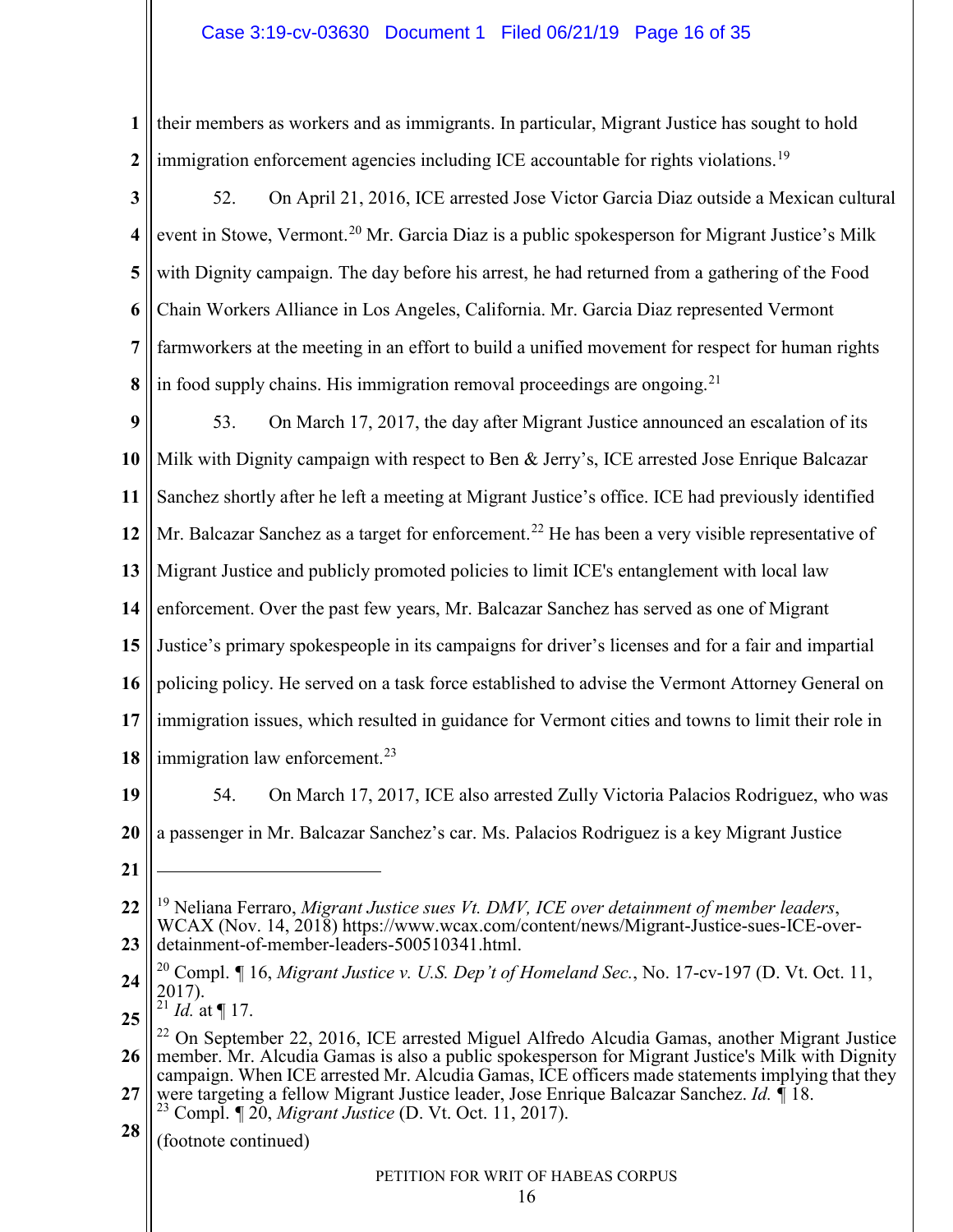## Case 3:19-cv-03630 Document 1 Filed 06/21/19 Page 17 of 35

**1 2 3** organizer. Just prior to her arrest, she had also just left Migrant Justice's office. Notably, Palacios was arrested on the grounds that she had overstayed her visa.<sup>[24](#page-16-0)</sup> She was held without bail, which is extremely atypical treatment for an immigrant who has merely overstayed a visa.<sup>[25](#page-16-1)</sup>

**4 5 6 7 8 9 10 11 12 13 14 15 16 17 18 19 20 21 22 23** 55. On June 17, 2017, two more Migrant Justice activists were arrested for immigration violations as they returned home from a march for better work conditions. Esau Peche and Yesenia Hernandez participated in the march with approximately 200 others walking from Montpelier Vermont, to a Ben & Jerry's factory in Waterbury. After the March, they drove home to East Franklin, which is north of Waterbury. They were stopped by Border Patrol, arrested and turned over to ICE. A Border Patrol spokesperson stated that the two Mexican nationals "appeared to the agent to have come across the border" and were stopped as part of routine operations.<sup>[26](#page-16-2)</sup> 56. Migrant Justice is currently engaged in First Amendment litigation and Freedom of Information Act ("FOIA") litigation on behalf of migrant workers. Compl., *Migrant Justice v. Nielsen*, No. 5:18-cv-192 (D. Vt. Nov. 14, 2018); Compl., *Migrant Justice, et. al v. United States Dep't of Homeland Security, et. al*, No. 17-cv-197 (D. Vt. Oct. 11, 2017). *Emilio Gutiérrez Soto and Oscar Gutiérrez Soto* 57. Emilio Gutiérrez Soto is an award-winning Mexican journalist who fled Mexico in 2008 as a persecuted journalist, only to find that in the United States, he would also be targeted by authorities as a result of his public statements on immigration policy.<sup>[27](#page-16-3)</sup> 58. Mr. Gutiérrez Soto and his son, Oscar, presented themselves at the United States  $\overline{a}$ <sup>24</sup> Elizabeth Murray & Dan D'Ambrosio, *Released Migrant Justice Organizers Speak Out at BTV Rally*, Burlington Free Press (March 28, 2017), https://www.burlingtonfreepress.com/story/news/local/2017/03/28/aclu-ice-arrests-jeff-sessionsdefunding-threats-migrant-justice-rally-burlington/99704610. <sup>25</sup> Milton J. Valencia, *Hundreds in Boston Will Protest Vermont ICE Arrests*, The Boston Globe

<span id="page-16-1"></span><span id="page-16-0"></span>**<sup>24</sup>** (Mar. 26, 2017), https://www.bostonglobe.com/metro/2017/03/26/hundreds-protest-vermont-ice-<br>arrests-boston-monday/MdxOtwc9TP6sVHsgEjEAY/story.html

<span id="page-16-2"></span>**<sup>25</sup> 26** <sup>26</sup> Compl. *¶ 22, Migrant Justice; see also Elizabeth Murray, Protesters decry farmworkers' arrest after Ben & Jerry's march* (June 19, 2017), http://www.burlingtonfreepress.com/story/news/local/ vermont/2017/06/19/border-patrol-arrests-2-immigrants-east-franklin/408333001.

<span id="page-16-3"></span>**<sup>27</sup>** <sup>27</sup> Kate Linthicum, *U.S. frees asylum-seeking Mexican journalist detained since last year*, L.A. Times (July 27, 2018), https://www.latimes.com/world/mexico-americas/la-fg-mexico-journalist-

**<sup>28</sup>** freed-20180727-story.html. (footnote continued)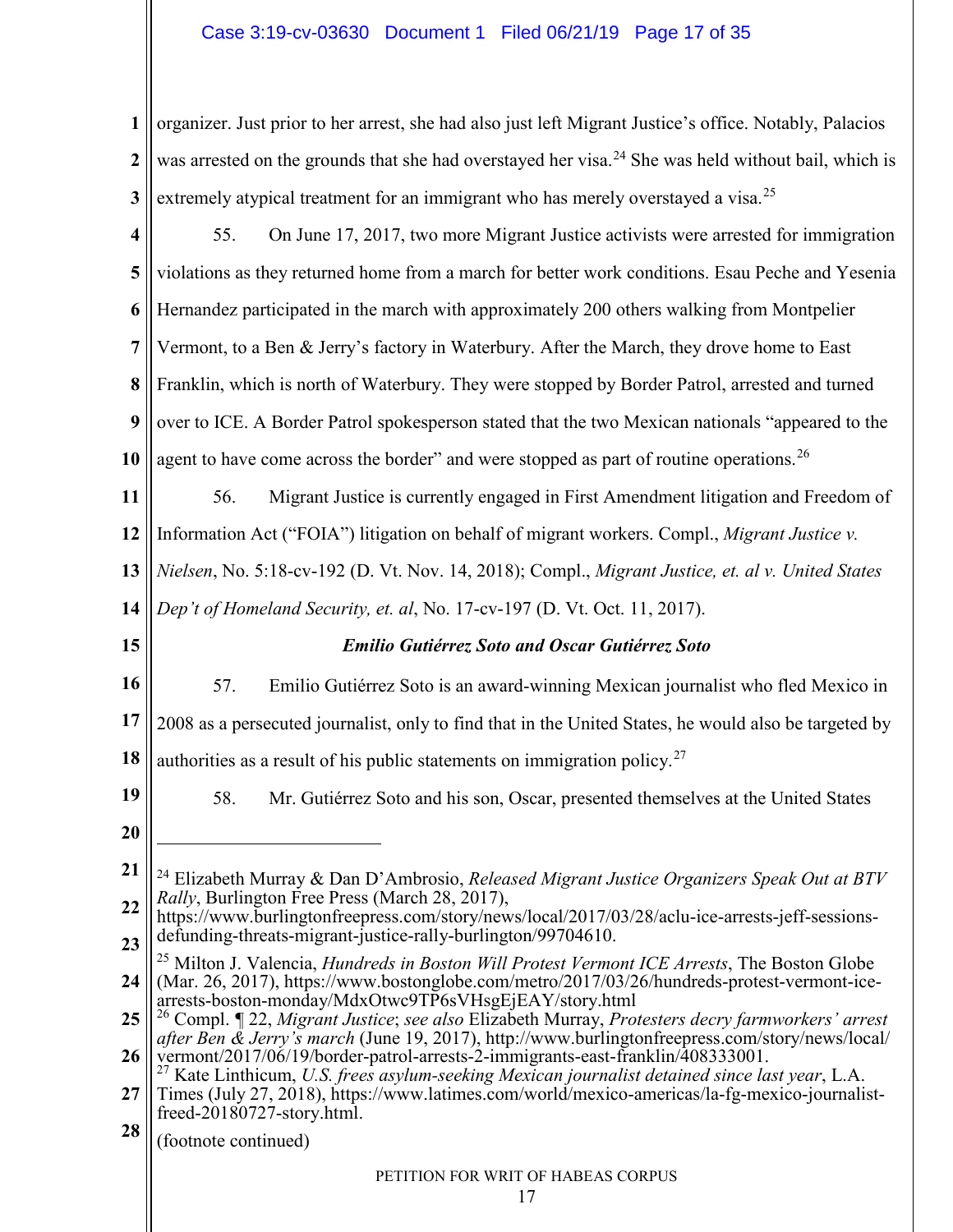**1 2 3** border and applied for admission on June 16, 2008.<sup>[28](#page-17-0)</sup> They were interviewed by an asylum officer who found that they had a credible fear of persecution. From 2008 through 2017, they were paroled into the United States as arriving aliens with a credible fear of persecution.<sup>[29](#page-17-1)</sup>

- **4 5 6 7 8 9** 59. In February 2017, internal ICE emails show that Mr. Gutiérrez Soto was placed on a list as a "candidate for arrest" in an email string titled "Non-Detained Target List," despite the fact that Mr. Gutiérrez Soto and his son had been paroled into the United States legally and were awaiting a decision from the immigration judge regarding his asylum claim. ICE has not stated whether it maintains other "Non-Detained Target" lists, and how it determines whether an immigrant will be targeted (whether or not a final order of removal is in place).<sup>30</sup>
- **10 11** 60. In July 2017, an immigration judge denied Mr. Gutiérrez Soto's and his son's asylum claims. The decision became final in August 2017.<sup>31</sup>
- **12** 61. In the following months, Mr. Gutiérrez Soto was publicly critical of the United
- **13** States government and its immigration policy. For example, on October 4, 2017 the National Press
- **14** Club awarded Mr. Gutiérrez Soto the John Aubuchon Award for Press Freedom on behalf of
- **15** Mexican journalists. During his acceptance speech, Mr. Gutiérrez Soto criticized the United
- **16** States' policy on asylum and, among other things, stated that United States immigration
- **17** authorities were "bartering away international law" with regard to asylum seekers. $32$
- **18**
- 62. On November 20, 2017, Mr. Gutiérrez Soto and his son filed motions to reopen
- **19**

- $\overline{a}$ 
	- <sup>28</sup> Nomaan Merchant, *Mexican journalist Emilio Gutierrez Soto, son again ordered deported*
- <span id="page-17-0"></span>*despite asylum plea*, El Paso Times (March 7, 2019),

**<sup>21</sup>** https://www.elpasotimes.com/story/news/immigration/2019/03/07/mexican-journalist-emiliogutierrez-soto-son-again-ordered-deported/3094306002/.

<span id="page-17-1"></span>**<sup>22</sup>** <sup>29</sup> Kate Linthicum, *U.S. frees asylum-seeking Mexican journalist detained since last year*, L.A.

**<sup>23</sup>** Times (July 27, 2018), https://www.latimes.com/world/mexico-americas/la-fg-mexico-journalistfreed-20180727-story.html.

<span id="page-17-2"></span>**<sup>24</sup>** <sup>30</sup> Sally Stapleton, *Mexican journalist Emilio Gutiérrez Soto released from ICE detention; asylum appeal* pending, Post Gazette (July 27, 2019) https://www.post-

**<sup>25</sup>** gazette.com/news/nation/2018/07/27/Mexican-journalist-Emilio-Gutierrez-Soto-ICE-detention-US-asylum-appeal/stories/201807270140.

<span id="page-17-3"></span>**<sup>26</sup>** <sup>31</sup> *Id.*

<span id="page-17-4"></span>**<sup>27</sup> 28**  $32$  Except where otherwise indicated, the remaining details of Mr. Gutiérrez Soto's case are drawn from paragraphs 56 to 61 of the complaint in *Rojas v Moore*, No. 19-cv-20855 (S. D. Fla. Mar. 5, 2019).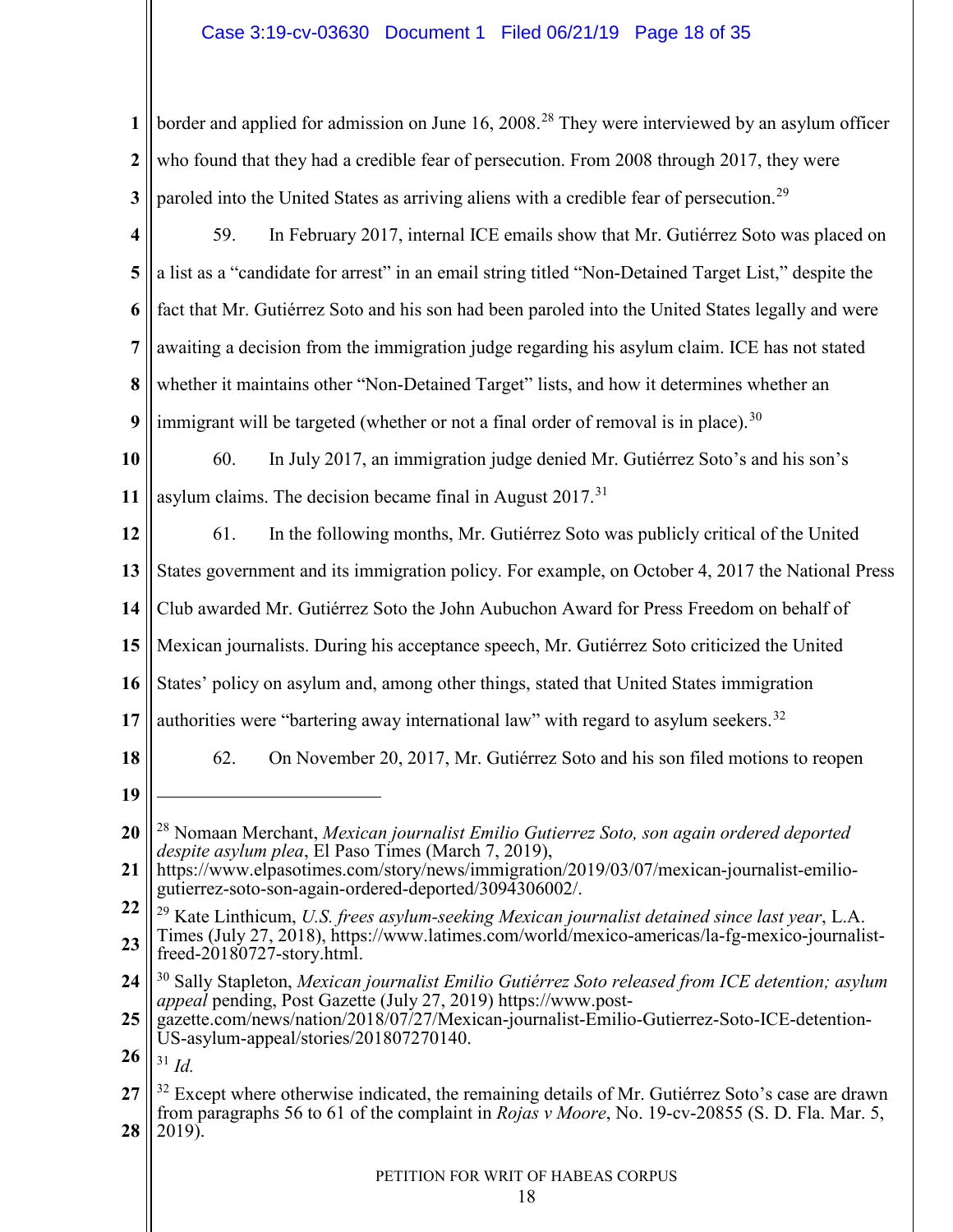**1** their cases with the Board of Immigration Appeals ("BIA").

- **2 3 4 5 6 7** 63. On December 7, 2017, Mr. Gutiérrez Soto and his son appeared for a previously scheduled check-in with ICE and were immediately arrested and detained. ICE tried to deport both of them that very day. However, before they could be deported, the BIA granted them a stay of removal pending consideration of their motion to reopen. In light of this stay, Mr. Gutiérrez Soto and his son were not deported, but sent to a detention center 90 miles away from El Paso, far from their communities and attorneys.
- **8 9** 64. On December 22, the BIA granted Mr. Gutiérrez Soto's and his son's motion to reopen and reinstated their appeal. But Mr. Gutiérrez Soto and his son remained in detention.
- **10 11 12 13 14 15** 65. In the meantime, activists continued to protest publicly for the release of Mr. Gutiérrez Soto and his son. ICE officials complained of this negative publicity to William McCarren, the Executive Director of the National Press Club, who stated under oath that an ICE official told him to "tone it down" during a meeting regarding Mr. Gutiérrez Soto. Mr. McCarren interpreted the comment in the context of the conversation to mean that the media should stop attracting attention to petitioners' cause.
- **16 17 18 19 20 21 22 23 24 25 26** 66. On March 6, 2018, Mr. Gutiérrez Soto and his son filed a habeas petition in the Western District of Texas. They asserted, among other things, that ICE violated their First Amendment rights by arresting and detaining them unnecessarily on the basis of Mr. Gutiérrez Soto's public criticism of immigration enforcement officials. Noting the "temporal proximity between Mr. Gutierrez-Soto's criticism of the country's immigration policy and [his re-detention]," the district court found that "Petitioners have offered enough evidence to create a genuine issue of material fact regarding whether Respondents [ICE] violated their First Amendment rights." *Gutierrez-Soto v. Sessions*, 317 F.Supp.3d, 917, 933 (W.D. Tex. July 10, 2018). *Maru Mora-Villalpando*[33](#page-18-0) 67. Maru Mora-Villalpando is a longtime member and leader of Detention Watch  $\overline{a}$

<span id="page-18-0"></span>**<sup>27</sup> 28**  $33$  Except where otherwise indicated, the details of Ms. Mora-Villalpando's case are drawn from paragraphs beginning at 62 of the complaint in *Rojas v Moore*, No. 19-cv-20855 (S.D. Fla. Mar. 5, 2019).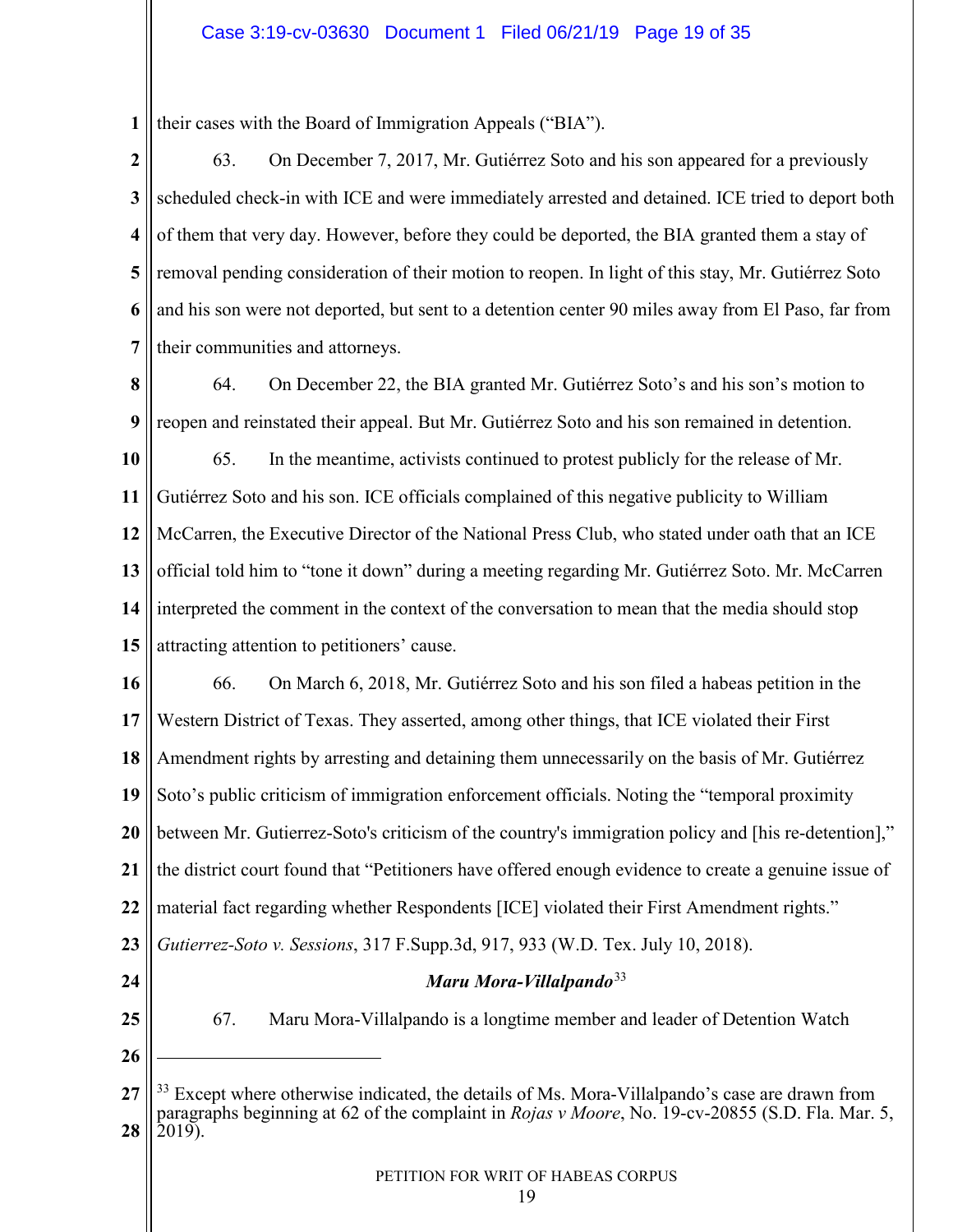### Case 3:19-cv-03630 Document 1 Filed 06/21/19 Page 20 of 35

**1 2 3 4** Network ("DWN"), specifically through her leadership of the Northwest Detention Center Resistance ("NWDC Resistance"). For years, she has educated other DWN members on some of the innovative practices used by NWDC Resistance, and has regularly spoken at other DWN conferences and conventions. She has lived in the United States for 22 years.

**5 6 7** 68. In 2017, she organized and carried out several Resistance Workshops across the state of Washington to educate the immigrant community on ICE and DHS's February 2017 memos on enforcement implementation.

**8 9 10 11 12 13 14** 69. In December 2017, ICE served Ms. Mora-Villalpando with a Notice to Appear ("NTA") for removal proceedings.<sup>[34](#page-19-0)</sup> ICE noted on its December 2017 I-213 Form—an official ICE document that sets forth the basis to support a person's alleged alienage and removability that Ms. Mora-Villalpando has "extensive involvement with anti-ICE protest and Latino advocacy programs" and that she "has become a public figure." The only purported evidence of Ms. Mora-Villalpando's immigration status or removability was an interview she gave to "Whatcom Watch" six months earlier, in June 2017.

**15 16 17** 70. Ms. Mora-Villalpando has resided in the United States for over 25 years. She raised a daughter in the United States: Josefina Alanis Mora, who is now a university student. She has no criminal history.

**18 19 20 21 22 23 24 25** 71. Ms. Mora-Villalpando was well-known to federal officials for many years before she was issued an NTA. She met with federal officials during the Obama administration, when she helped publicize detainees' hunger strikes and other protests in Washington State. She acted as a spokeswoman for immigrants held at the Northwest Detention Center in Tacoma, Washington. There is no explanation for ICE's sudden issuance of a NTA other than as a retaliatory response to Ms. Mora-Villalpando's "extensive involvement with anti-ICE protest and Latino advocacy programs." The I-213 associated with her case—the official internal ICE enforcement record that  $\overline{a}$ 

**28** (footnote continued)

<span id="page-19-0"></span>**<sup>26</sup> 27** <sup>34</sup> Maria Sacchetti & David Weigel, *ICE Has Detained or Deported Prominent Immigration Activists*, Washington Post (Jan. 19, 2018), https://www.washingtonpost.com/powerpost/ice-hasdetained-or-deported-foreigners-who-are-also-immigration-activists/2018/01/19/377af23a-fc95- 11e7-a46b-a3614530bd87\_story.html?utm\_term=.64d28708d652.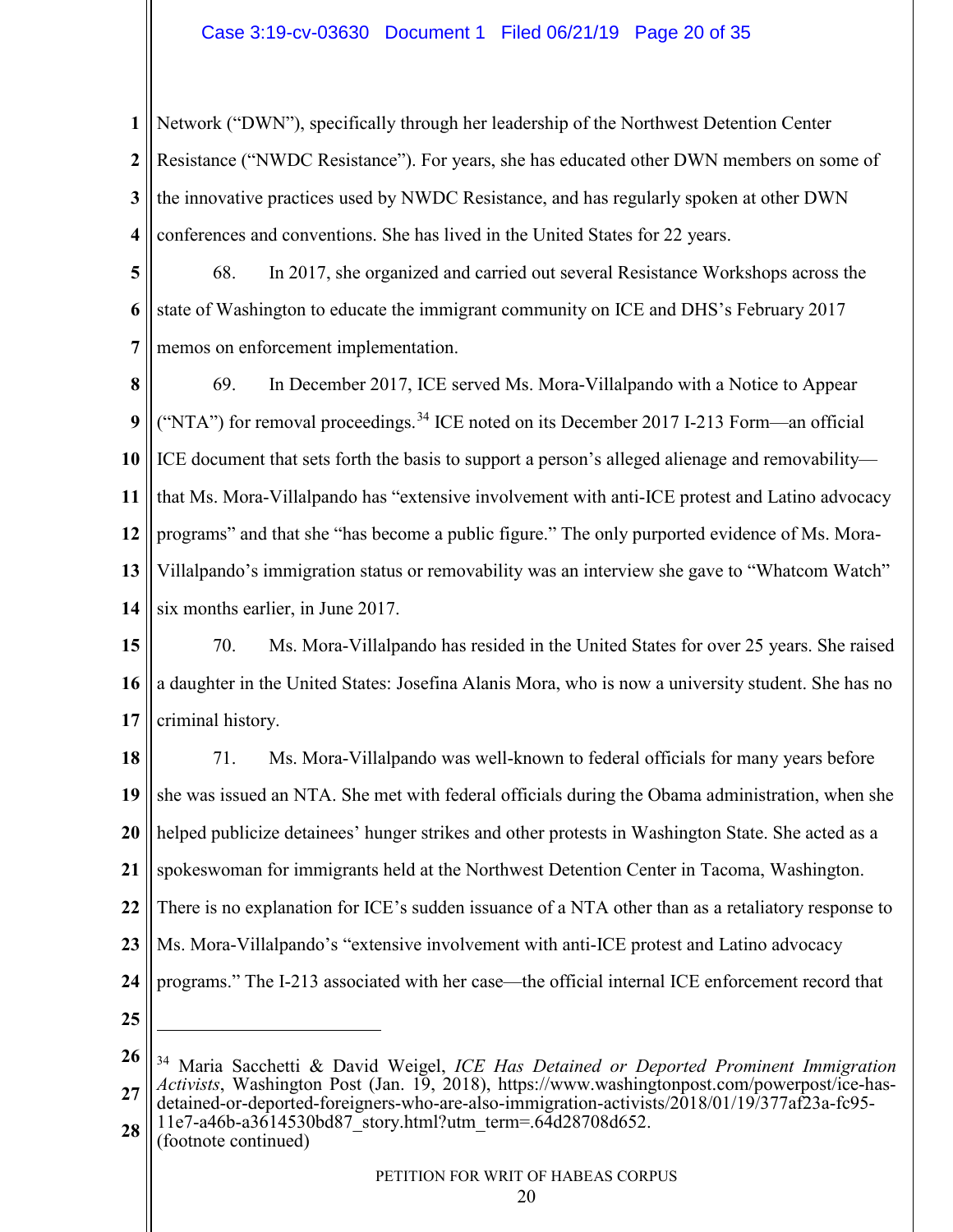#### Case 3:19-cv-03630 Document 1 Filed 06/21/19 Page 21 of 35

**1 2** lays out the basis for initiating proceedings against her—expressly describes her as having "extensive involvement with anti-ICE protest and Latino advocacy programs."<sup>[35](#page-20-0)</sup>

**3 4** 72. She explained to the *Washington Post* that "[t]here's no way for them to know about me except for the work that I do."[36](#page-20-1) 

<span id="page-20-2"></span><span id="page-20-1"></span><span id="page-20-0"></span>**5 6 7 8 9 10 11 12 13 14 15 16 17 18 19 20 21 22 23 24 25 26 27 28** PETITION FOR WRIT OF HABEAS CORPUS 21 73. In February 2018, Ms. Mora-Villalpando requested documents from ICE and other agencies under FOIA. Among other items, she sought documents reflecting ICE guidance regarding enforcement actions against individuals who make public statements to the media or are involved in "anti-ICE" and/or "immigrant rights" activism. ICE has not substantively responded to this request, forcing Ms. Mora-Villalpando to file a complaint in the United States District Court of the Western District of Washington to seek the release of these documents. ICE is required to release these documents under the Freedom of Information Act. Ms. Mora-Villalpando's organization, the Northwest Detention Center Resistance, is also the plaintiff in a First Amendment lawsuit against ICE. *NWDC Resistance v. ICE*, No. 2:18-cv-01558 (W.D. Wash. Oct. 23, 2018). *Claudio Rojas* 74. Claudio Marcelo Rojas is a high-profile activist and critic of the federal government's immigration policies. On the brink of the Miami Film Festival's showing of "The Infiltrators," a film featuring Mr. Rojas' political views about U.S. immigration policy and activism while in immigration detention, ICE arrested and detained Mr. Rojas and rapidly moved to carry out a removal order issued long ago; Mr. Rojas had been released from immigration detention on an order of supervision in 2012 and had fully complied with its terms.<sup>[37](#page-20-2)</sup> Following his abrupt arrest, Mr. Rojas filed suit to enjoin his removal temporarily, but the district court found that it did not have jurisdiction to provide such relief. *Rojas v. Moore*, Dkt # 20, No. 19-20855  $\overline{a}$ <sup>35</sup> *ICE Targetes Undocumented Immigrants Who Share their Story in the Media*, Mijente (Feb. 26, 2018), https://bit.ly/2Lh4Owq. <sup>36</sup> *Id.* <sup>37</sup> *Rojas v Moore*, No. 19-cv-20855 (S.D. Fla. Mar. 5, 2019). (footnote continued)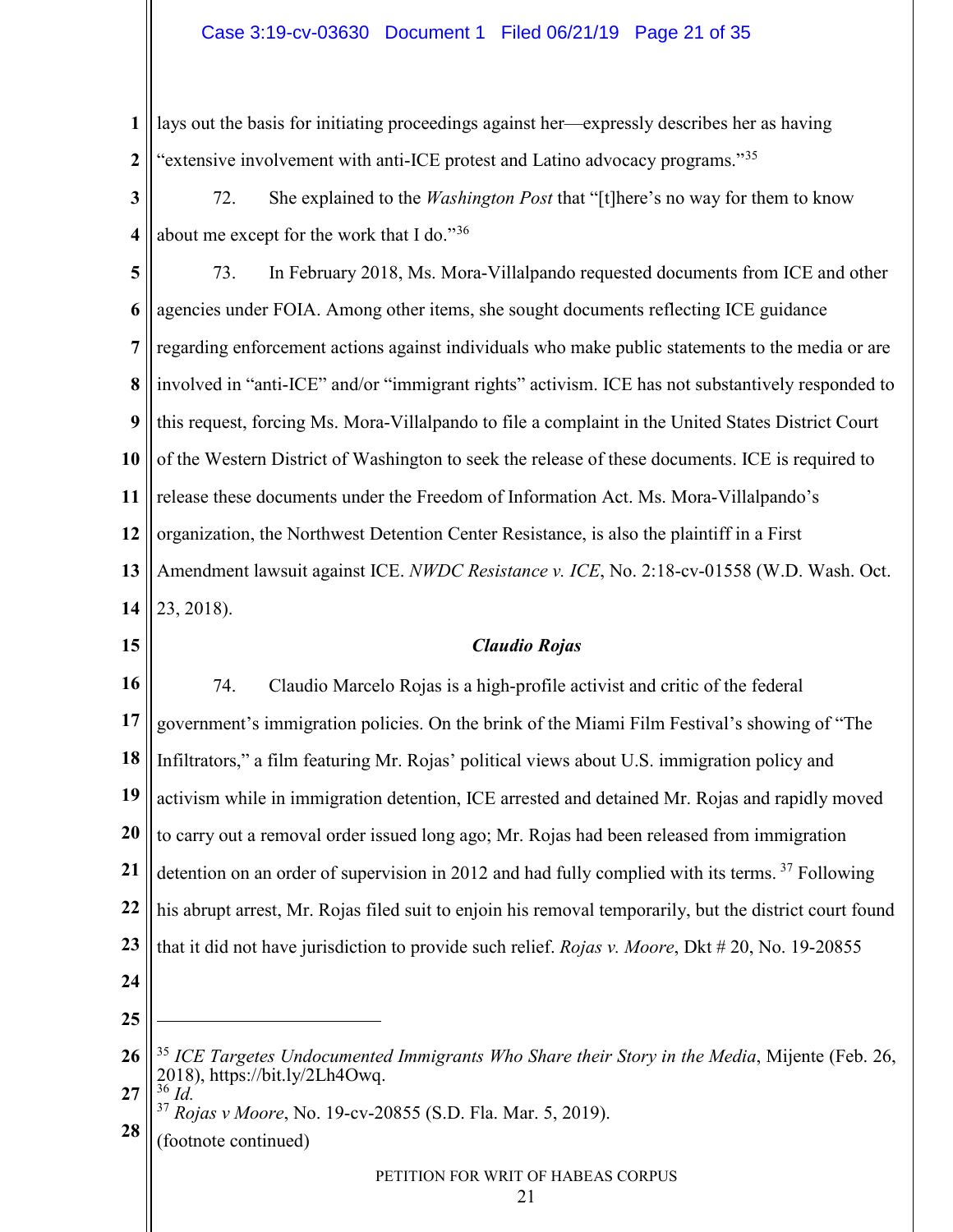**1** (S.D. Fla. Mar. 26, 2019).

**2**

## *Baltazar Aburto Gutierrez*[38](#page-21-0)

**3 4 5 6 7 8** 75. In early December 2017, Baltazar "Rosas" Aburto Gutierrez was detained by an ICE agent who explicitly referenced the fact that he had spoken to a newspaper in November 2017.[39](#page-21-1) Though his comments were made anonymously in a *Seattle Times* article, a second article in the *Chinook Observer* referenced his nick-name ("Rosas").<sup>[40](#page-21-2)</sup> In addition, his partner's full name and details of the ICE action to arrest and deport her were reported in both articles. Neither article detailed Mr. Gutierrez's immigration status.

**9 10 11** 76. Mr. Gutierrez had commented to the press about the wrenching circumstances of his partner's arrest by ICE and her deportation to Mexico in November 2017. ICE at that time declined to arrest Mr. Gutierrez.

**12 13 14 15 16** 77. The next month, however, the arresting agent approached Mr. Gutierrez again, stating, "You are Rosas," and "You are the one from the newspaper."[41](#page-21-3) Mr. Gutierrez also stated that the agent told him "My supervisor asked me to come find you because of what appeared in the newspaper."<sup>[42](#page-21-4)</sup> As in Mr. Bello's case, ICE failed to explain why the rationale for permitting Mr. Gutierrez to remain free a month earlier suddenly had changed.

**17**

## *Amer Othman Adi[43](#page-21-5)*

**18 19 20** 78. Amer Othman Adi, a 57-year-old businessman, husband and father, arrived in the United States at 19 years old. He was placed into removal proceedings decades ago. Mr. Adi was told that he would be deported in 2016 and prepared himself and his United States citizen wife for

**21**

 $\overline{a}$ 

<span id="page-21-0"></span>**<sup>22</sup> 23**  $38$  Except where otherwise indicated, the details of Mr.. Gutierrez' case are drawn from the complaint in *Rojas v Moore*, No. 19-cv-20855 (S.D. Fla. Mar. 5, 2019).

<span id="page-21-1"></span>**<sup>24</sup>** <sup>39</sup> Nina Shapiro, *ICE Tracks Down Immigrants Who Spoke to Media in SW Washington: "You Are the One from the Newspaper*,*"* Seattle Times (Dec. 3, 2017), https://www.seattletimes.com/seattle-

**<sup>25</sup>** news/ice-tracks-down-immigrant-who-spoke-to-media-in-sw-washington-you-are-the-one-fromthe-newspaper.<br> $^{40}$  *Id.*<br> $^{41}$  *Id.* 

<span id="page-21-3"></span><span id="page-21-2"></span>**<sup>26</sup>**

<span id="page-21-5"></span><span id="page-21-4"></span>**<sup>28</sup>** 42 *Id*.<br><sup>42</sup> *Id*. 43 The details of Mr. Adi's case are drawn from the complaint in *Rojas v Moore*, No. 19-cv-20855 (S.D. Fla. Mar. 5, 2019).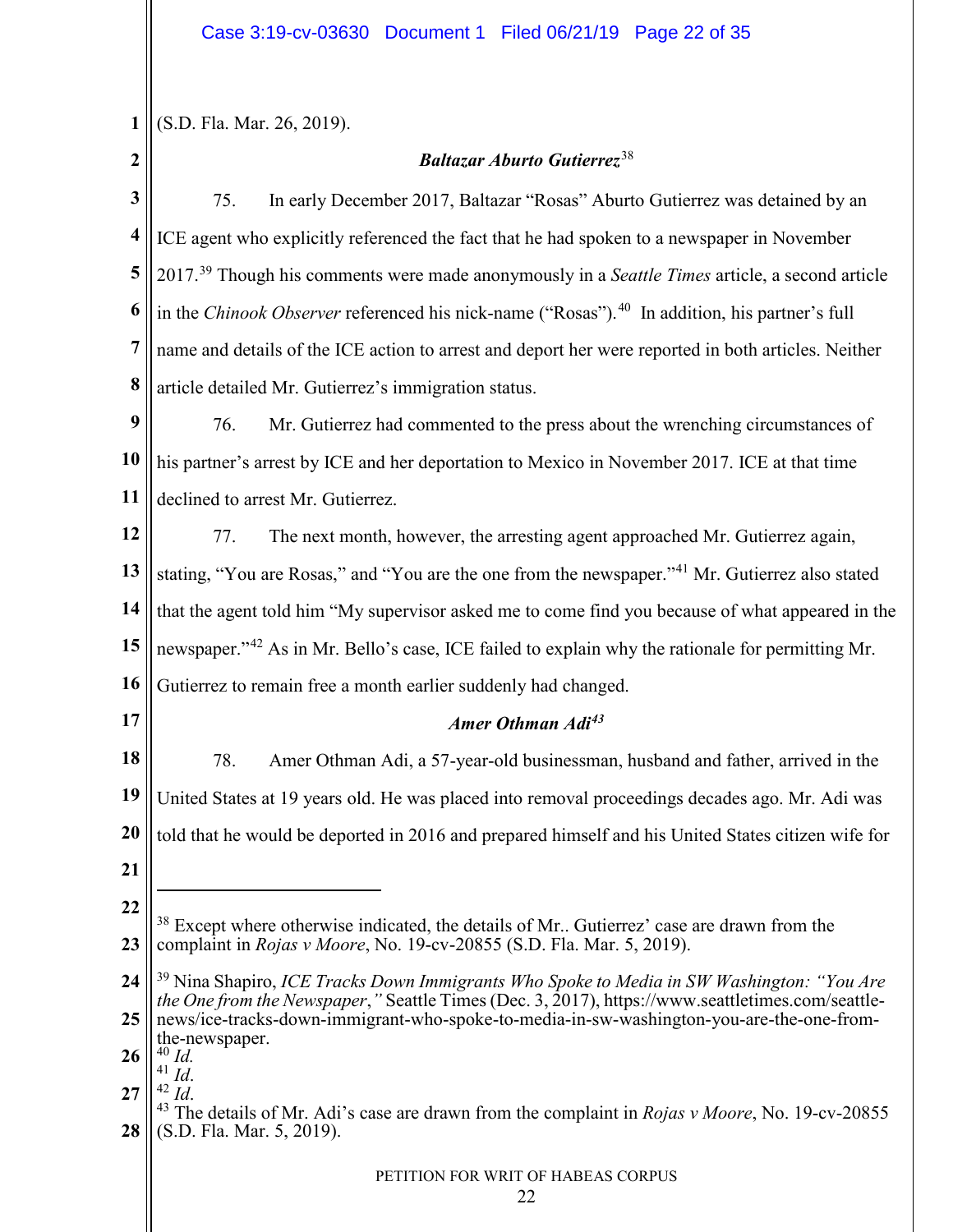**1 2** a scheduled departure on January 7. Then, ICE granted a temporary stay that prevented his January 7 deportation.

<span id="page-22-1"></span><span id="page-22-0"></span>**3 4 5 6 7 8 9 10 11 12 13 14 15 16 17 18 19 20 21 22 23 24 25 26 27 28** PETITION FOR WRIT OF HABEAS CORPUS 23 79. On January 16, 2018, ICE arrested Mr. Adi and placed him in detention. To protest his deportation, Mr. Adi began a hunger strike. Ohio Democratic congressman Tim Ryan introduced a private bill to grant Mr. Adi lawful permanent resident status, which would allow him to remain in the United States. The House Judiciary Subcommittee on Immigration and Border Security approved the private bill, asking ICE to grant Adi a six-month stay of deportation. In an extraordinary move, described as "highly irregular" by Representative Tim Ryan of Ohio, ICE reversed its prior stay and rejected the congressional request to stay Adi's deportation. Mr. Adi was deported to Jordan on January 29, 2018. *Jesus Chavez Flores* 80. In February 2018, ICE placed Jesus Chavez Flores into solitary confinement as punishment for leading a hunger strike. The hunger strike, which began to protest conditions at the detention facility, began on February 7, 2018 and involved approximately 120 immigrants housed in the detention center. 81. Mr. Chavez remained in solitary confinement for 20 days, while attorneys filed a lawsuit to enjoin the detention center and ICE from continuing to retaliate against Mr. Chavez. Mr. Chavez was subsequently released from solitary confinement, only to be transferred to a higher security detention facility, without reason. He has stated that he continues to fear further retaliation for his protest.<sup>44</sup> *Alejandra Pablos*[45](#page-22-1) 82. On March 7, 2018, ICE detained Alejandra Pablos. Ms. Pablos is a member of  $\overline{a}$ <sup>44</sup> *See* ACLU-WA, "ACLU-WA Lawsuit Seeks to Uphold Free Speech Rights of Hunger Striker at Northwest Detention Center" (Feb. 23, 2018), https://www.aclu-wa.org/news/aclu-wa-lawsuitseeks-uphold-free-speech-rights-hunger-striker-northwest-detention-center; Pl.'s Mot. for Leave to File Second Am. Compl., *Chavez Flores v. United States Immigration and Customs Enforcement*, No. 18-cv-05139 (W.D. Wash. May 21, 2018) (Dkt. No. 45). <sup>45</sup> Except where otherwise indicated, the details of Ms. Pablos' case are drawn from the complaint in *Rojas v Moore*, No. 19-cv-20855 (S.D. Fla. Mar. 5, 2019). (footnote continued)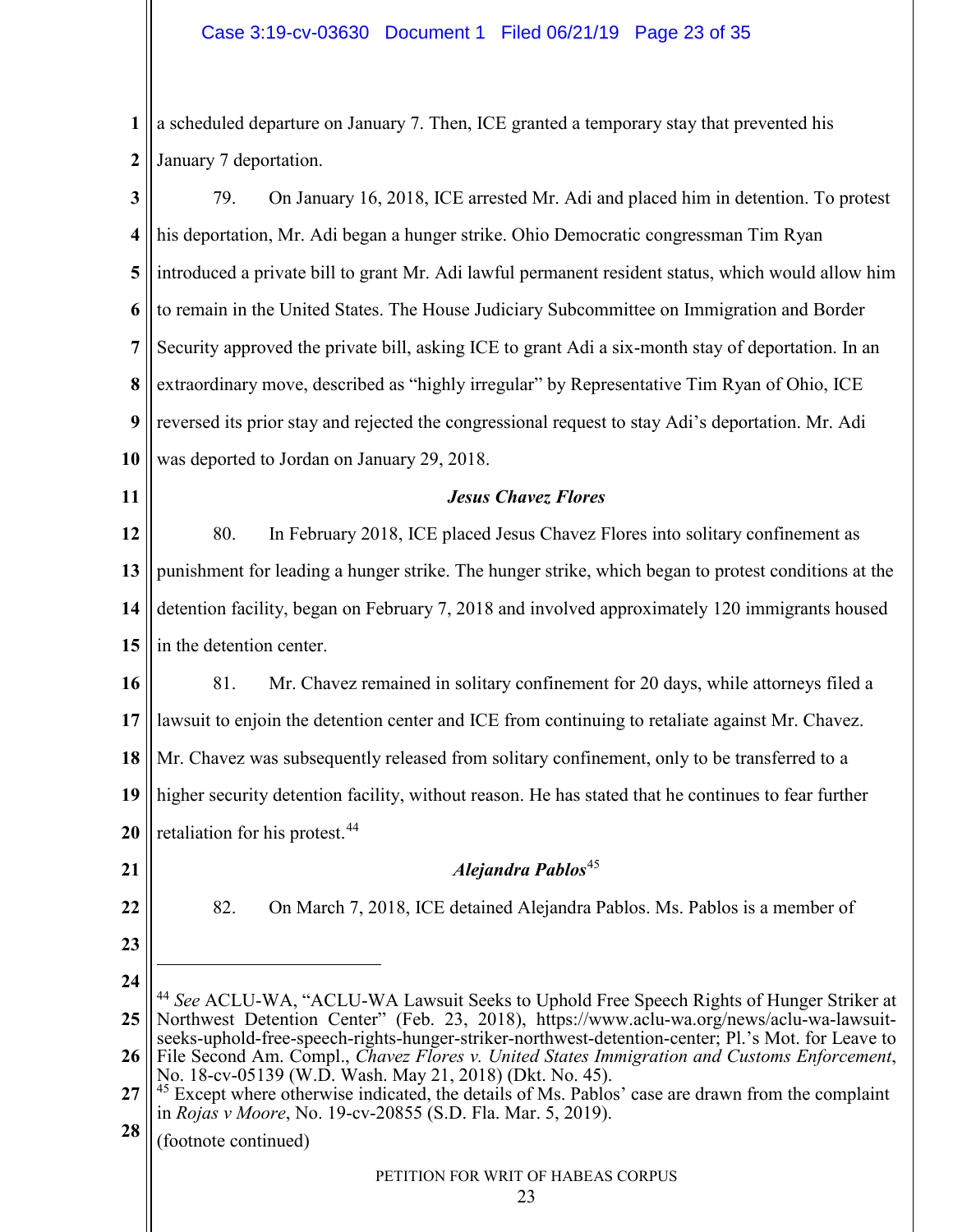**1 2 3 4 5** DWN, and an activist well known for her anti-ICE protests. Ms. Pablos is a legal permanent resident who came to the United States as an infant. Her detention appears to be related to a January 2018 incident in which she was arrested by ICE officers during a protest, while speaking in front of an ICE building. No other person was arrested, and observers later stated that Ms. Pablos was singled out by the ICE officer without justification.<sup>[46](#page-23-0)</sup>

**6 7 8 9** 83. When Ms. Pablos arrived at the check-in at which she was detained, an officer informed her that after the January 2018 arrest, ICE officials in Virginia notified their Arizona counterparts to make sure they knew she'd been arrested again. Ms. Pablos was detained for 43 days.

**10**

#### *Manuel Duran Ortega*[47](#page-23-1)

**11 12 13 14** 84. In April 2018, ICE unnecessarily detained Manuel Duran Ortega. Mr. Duran Ortega is a 42-year-old journalist from El Salvador who fled to the United States in 2006 after his life was threatened. Mr. Ortega has lived in Memphis Tennessee since 2006 and is a well-known member of the local press.

**15 16 17 18 19** 85. In 2018, Mr. Duran Ortega published numerous articles criticizing DHS, including publishing an article in *Memphis Noticias* regarding unjust conditions at DHS detention facilities and an article on the devastating impact of family separation caused by immigration enforcement. He also published several stories regarding the Memphis Police Department's collaboration with ICE, which the Memphis Police Department had publicly denied.

**20 21 22 23 24** 86. On April 3, 2018, reporter Mr. Duran Ortega was arrested by local police at a protest against the Memphis Police Department's entanglements with ICE. At the time, Mr. Duran Ortega wore his press credentials, a bright yellow badge labeled "Press," around his neck, spoke into the camera he carried, observed and described the activities, and did not join the protestors in their chants. When instructed by police to move aside, he attempted to do so, but was nonetheless

**25**

 $\overline{a}$ 

<span id="page-23-0"></span>**<sup>26</sup> 27** <sup>46</sup> Ray Stern, "Latina Activist Alejandra Pablos Jailed by ICE; 'Retaliation' for Protest, Group Claims," *Phoenix New Times* (Mar. 7, 2018), http://www.phoenixnewtimes.com/news/latinaactivist-alejandra-pablos-jailed-in-tucson-by-ice-10210545.

<span id="page-23-1"></span>**<sup>28</sup>** <sup>47</sup> The details of Mr. Ortega's case are drawn from the complaint in *Rojas v Moore*, No. 19-cv-20855 (S.D. Fla. Mar. 5, 2019).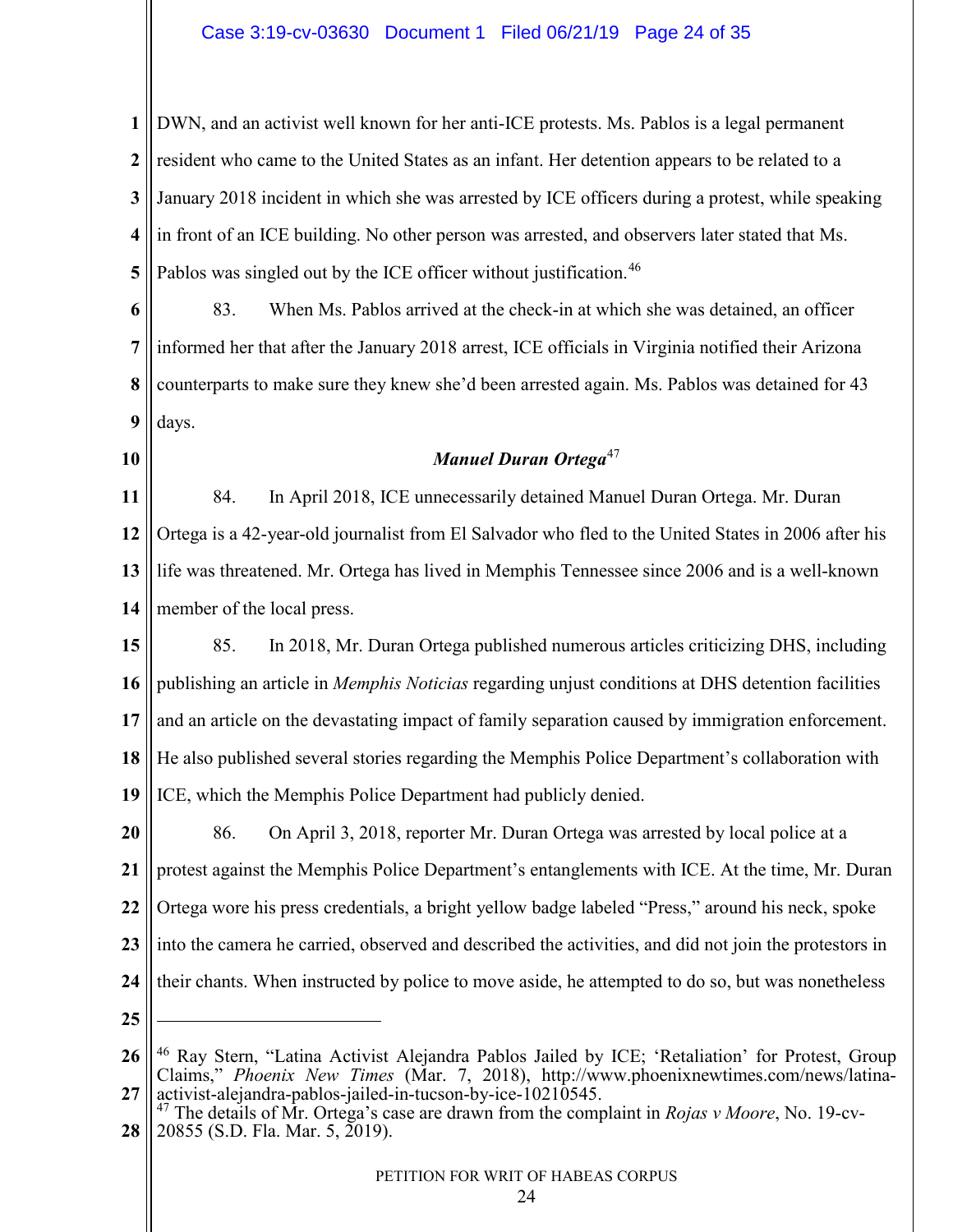## Case 3:19-cv-03630 Document 1 Filed 06/21/19 Page 25 of 35

**1 2 3 4** arrested by officers. He was the only member of the press arrested on that day. Despite attempts by Mr. Duran Ortega's partner to pay a bond for his release, and the subsequent dismissal of charges against him, Mr. Duran Ortega remained detained, until he was transferred to ICE custody.

**5 6 7 8 9** 87. Ordinarily, detainees at the Shelby County jail where Mr. Duran Ortega was held are transferred into DHS custody through a processing facility in Memphis. Those detainees then typically spend several days at a small short-term detention center in Mason, Tennessee, before they are transferred to a longer-term ICE detention facility such as LaSalle Detention Center in Louisiana.

**10 11 12 13** 88. ICE departed from this usual practice in the case of Mr. Duran Ortega. On April 5, 2018, ICE shackled Mr. Duran Ortega's wrists, ankles, and waist and forced to him to endure an eight-hour ride directly to LaSalle Detention Center in Jena, Louisiana without access to a bathroom.

**14**

#### *Immigrant Sanctuary Jurisdictions*

**15 16 17 18 19 20** 89. Especially relevant to the circumstances of Mr. Bello's arrest following his speech at a public forum on the Kern County Sheriff's Office's cooperation with ICE held pursuant to the TRUTH Act, ICE has targeted so-called "sanctuary" jurisdictions to punish communities that limit entanglements with federal immigration enforcement.<sup>[48](#page-24-0)</sup> These are communities where activists have successfully lobbied to prevent local government from assisting the federal government in immigration enforcement actions against immigrant residents.

**21**

**22**

 $\overline{a}$ 

#### PETITION FOR WRIT OF HABEAS CORPUS

<span id="page-24-0"></span>**<sup>23</sup> 24 25 26 27 28**  $48$  These activities align with broader efforts of the current administration. On January 25, 2017, the President issued an Executive Order entitled, "Enhancing Public Safety in the Interior of the United States." Exec. Order No. 13,768, 82 Fed. Reg. 8799 (Jan. 25, 2017). The Executive Order announces that it is the Executive Branch's policy to withhold federal funds from "sanctuary jurisdictions," directs the Attorney General and Secretary of Homeland Security to ensure that sanctuary jurisdictions do not receive federal grants, and directs the Attorney General to take enforcement action against any local entity that "hinders the enforcement of Federal law." *Id.* at 8801. In July 2017, the Department of Justice increased pressure on sanctuary cities by imposing additional requirements for federal grants. Pete Williams, *Attorney General Sessions Raises Stakes for Sanctuary Cities*, NBC News (July 25, 2017), https://www.nbcnews.com/politics/politicsnews/attorney-general-sessions-raises-stakes-sanctuary-cities-n786546. (footnote continued)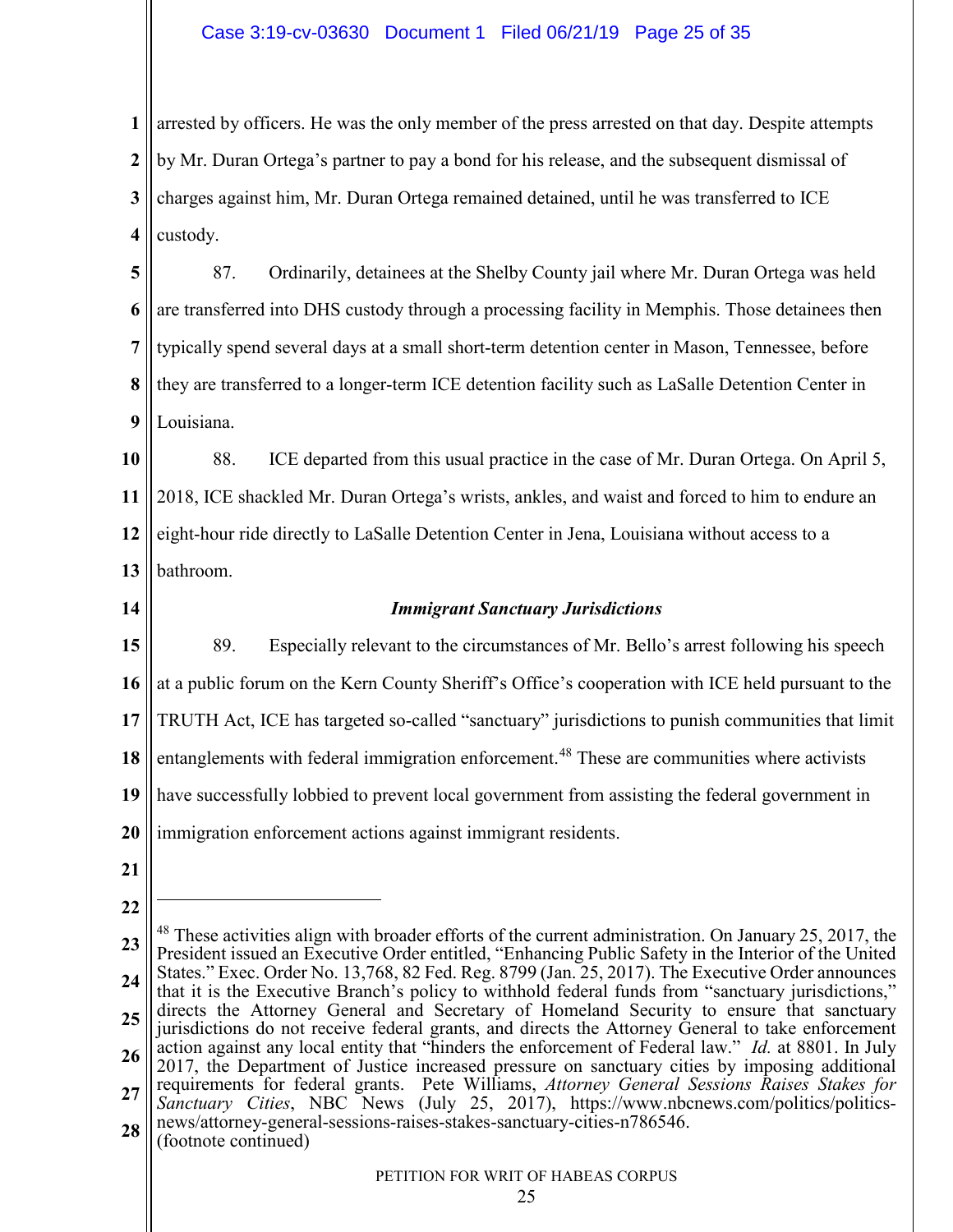**1 2 3 4 5** 90. California, in particular, has been a consistent focus of ICE as it seeks to target "sanctuary" jurisdictions and invalidate and undermine sanctuary policies that limit local law enforcement agencies' involvement in immigration enforcement. Kern County is ground zero for this controversial public debate, as the Kern County Sheriff has worked hand-in-glove with ICE and is a frequent and vocal opponent of California's sanctuary laws.<sup>[49](#page-25-0)</sup>

**6 7 8 9 10 11 12 13** 91. In September 2017, ICE announced that it would undertake a series of raids designed to target sanctuary cities, and publicly designated the action, "Operation Safe City." According to ICE, Operation Safe City would target cities and regions "where ICE deportation officers are denied access to jails and prisons to interview suspected immigration violators or jurisdictions where ICE detainers are not honored."<sup>[50](#page-25-1)</sup> Operation Safe City resulted in hundreds of arrests in communities that had taken actions to limit local government's cooperation with federal immigration enforcement. These communities included New York, Philadelphia, Los Angeles, Boston, Denver, and Portland, Oregon.<sup>51</sup>

<span id="page-25-2"></span><span id="page-25-1"></span><span id="page-25-0"></span>**14 15 16 17 18 19 20 21 22 23 24 25 26 27 28** PETITION FOR WRIT OF HABEAS CORPUS 26 92. Following the Operation Safe City raids, on October 5, 2017, California Governor Jerry Brown signed Senate Bill 54 into law, a statute forbidding most state and local cooperation with federal deportation officers. The statute was the result of intense lobbying by immigrant activists. The next day, Former Acting Director Thomas Homan, in direct response to the California legislation, made the following threats in an official statement: SB54 will negatively impact ICE operations in California by nearly eliminating all cooperation and communication with our law enforcement partners in the state, voiding the delegated authority that the Orange County Sheriff's Office has under the 287g program, and prohibiting local law enforcement from contracting with the federal government to house detainees. *ICE will have no choice but to conduct at-large arrests in local neighborhoods and at worksites, which will inevitably result in additional collateral arrests, instead of*   $\overline{a}$ <sup>49</sup> *See, e.g.*, Kristen Powers, *Why Kern County's sheriff hopes feds win 'sanctuary state' lawsuit*, Bakersfield Now (Mar. 8, 2018), https://bakersfieldnow.com/news/local/why-kcso-sheriff-hopesfederal-government-wins-sanctuary-state-lawsuit. <sup>50</sup> ICE, *ICE Arrests over 450 on federal immigration charges during Operation 'Safe City*,*'* (Sept. 28, 2017), https://www.ice.gov/news/releases/ice-arrests-over-450-federal-immigration-charges-<br>during-operation-safe-city. <sup>51</sup> Miriam Jordan, *Immigration Agents Arrest Hundreds in Sweep of Sanctuary Cities*, N.Y. Times (Sept. 28, 2017), https://www.nytimes.com/2017/09/28/us/ice-arrests-sanctuary-cities.html. (footnote continued)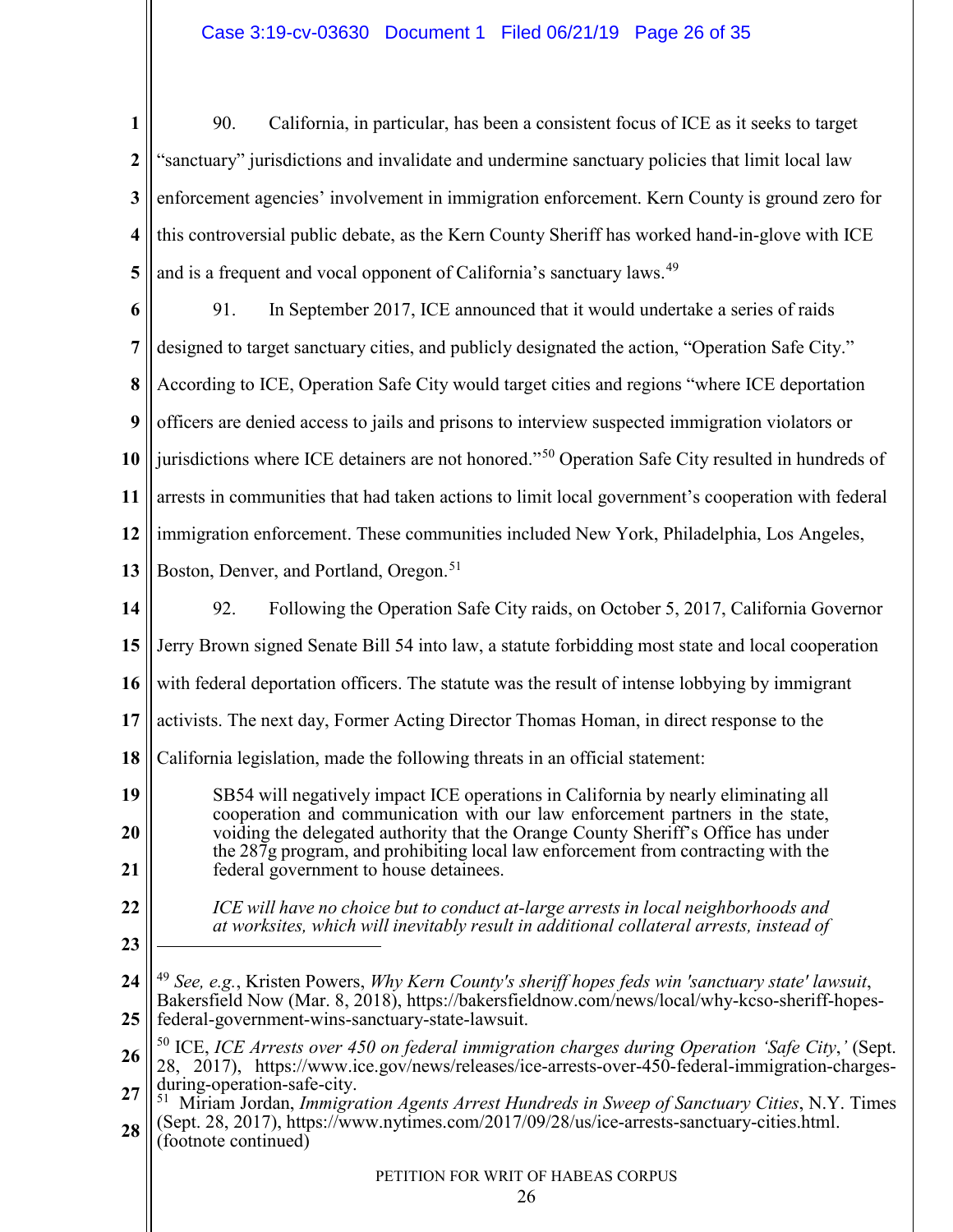<span id="page-26-2"></span><span id="page-26-1"></span><span id="page-26-0"></span>

|                         | Case 3:19-cv-03630 Document 1 Filed 06/21/19 Page 27 of 35                                                                                                                                                                                                                                          |  |  |  |
|-------------------------|-----------------------------------------------------------------------------------------------------------------------------------------------------------------------------------------------------------------------------------------------------------------------------------------------------|--|--|--|
| 1<br>2<br>3             | focusing on arrests at jails and prisons where transfers are safer for ICE officers<br>and the community. ICE will also likely have to detain individuals arrested in<br>California in detention facilities outside of the state, far from any family they may<br>have in California. <sup>52</sup> |  |  |  |
| $\overline{\mathbf{4}}$ | In addition, ICE has increased its presence in sanctuary communities <sup>53</sup> and has<br>93.                                                                                                                                                                                                   |  |  |  |
| 5                       | warned communities that choose to cease participation in the " $287(g)$ " program that they will be                                                                                                                                                                                                 |  |  |  |
| 6                       | subject to increased immigration enforcement. <sup>54</sup>                                                                                                                                                                                                                                         |  |  |  |
| 7                       | 94.<br>These are just some of the examples of ICE's targeted retaliation under the current                                                                                                                                                                                                          |  |  |  |
| 8                       | administration, of which Mr. Bello's unlawful detention is the latest example.                                                                                                                                                                                                                      |  |  |  |
|                         | <b>LEGAL FRAMEWORK</b>                                                                                                                                                                                                                                                                              |  |  |  |
| 9<br>10                 | Mr. Bello's First Amendment Right to Freedom of Speech Without Government<br><b>Retaliation or Discrimination</b>                                                                                                                                                                                   |  |  |  |
| 11                      | 95.<br>The right to criticize the government and its officials lies at the heart of the First                                                                                                                                                                                                       |  |  |  |
| 12                      | Amendment. See N.Y. Times Co. v. Sullivan, 376 U.S. 254, 274-75 (1964). "The freedom of                                                                                                                                                                                                             |  |  |  |
| 13                      | individuals verbally to oppose or challenge police action without thereby risking arrest is one of                                                                                                                                                                                                  |  |  |  |
| 14                      | the principal characteristics by which we distinguish a free nation from a police state." City of                                                                                                                                                                                                   |  |  |  |
| 15                      | Houston v. Hill, 482 U.S. 451, 462-63 (1987). Simply put, "the Government may not retaliate for                                                                                                                                                                                                     |  |  |  |
| 16                      | exercising First Amendment speech rights." Wilkie v. Robbins, 551 U.S. 537, 555 (2007); see also                                                                                                                                                                                                    |  |  |  |
| 17                      | Blair v. Bethel Sch. Dist., 608 F.3d 540, 543 (9th Cir. 2010) (holding that First Amendment                                                                                                                                                                                                         |  |  |  |
| 18                      | "forbids government officials from retaliating against individuals for speaking out").                                                                                                                                                                                                              |  |  |  |
| 19                      | 96.<br>Like Mr. Ragbir's speech, Mr. Bello's speech criticizing ICE's immigration                                                                                                                                                                                                                   |  |  |  |
| 20                      |                                                                                                                                                                                                                                                                                                     |  |  |  |
| 21                      | <sup>52</sup> ICE, Statement from ICE Acting Director Tom Homan on California Sanctuary Law (Oct. 6,                                                                                                                                                                                                |  |  |  |
| 22                      | https://www.ice.gov/news/releases/statement-ice-acting-director-tom-homan-california-<br>2017),<br>sanctuary-law (emphasis added).                                                                                                                                                                  |  |  |  |
| 23                      | <sup>53</sup> An administration official stated that ICE has sent more officers to California to compensate for<br>the "lack of cooperation from local police in turning over undocumented immigrants." Marisa                                                                                      |  |  |  |
| 24                      | Schultz, White House Slams California's Sanctuary City Policy Ahead of Trump Visit, New York<br>Post (Mar. 12, 2018), https://nypost.com/2018/03/12/white-house-slams-californias-sanctuary-city-                                                                                                   |  |  |  |
| 25                      | policy-ahead-of-trump-visit/ (last visited May 22, 2018).<br><sup>54</sup> ICE warned that if a local Sheriff's Office followed through on a campaign promise to end the                                                                                                                            |  |  |  |
| 26                      | county's participation in the $287(g)$ program, there could be ramped up activity on the part of ICE.<br>Alex Olgin & Nick de la Canal, ICE Warns if 287(g) Ends, it will Ramp Up Enforcement, WFAE                                                                                                 |  |  |  |
| 27                      | (May 9, 2018), http://wfae.org/post/ice-warns-if-287g-ends-it-will-ramp-enforcement#stream/0.<br>ICE then carried out its threat. See Tina Vasquez, No End In Sight for Retaliatory ICE Raids, Rewire                                                                                               |  |  |  |
| 28                      | https://rewire.news/article/2019/02/14/no-end-in-sight-for-retaliatory-<br>(Feb.<br>2019),<br>14,<br>immigration-raids-in-north-carolina/.                                                                                                                                                          |  |  |  |
|                         | PETITION FOR WRIT OF HABEAS CORPUS<br>27                                                                                                                                                                                                                                                            |  |  |  |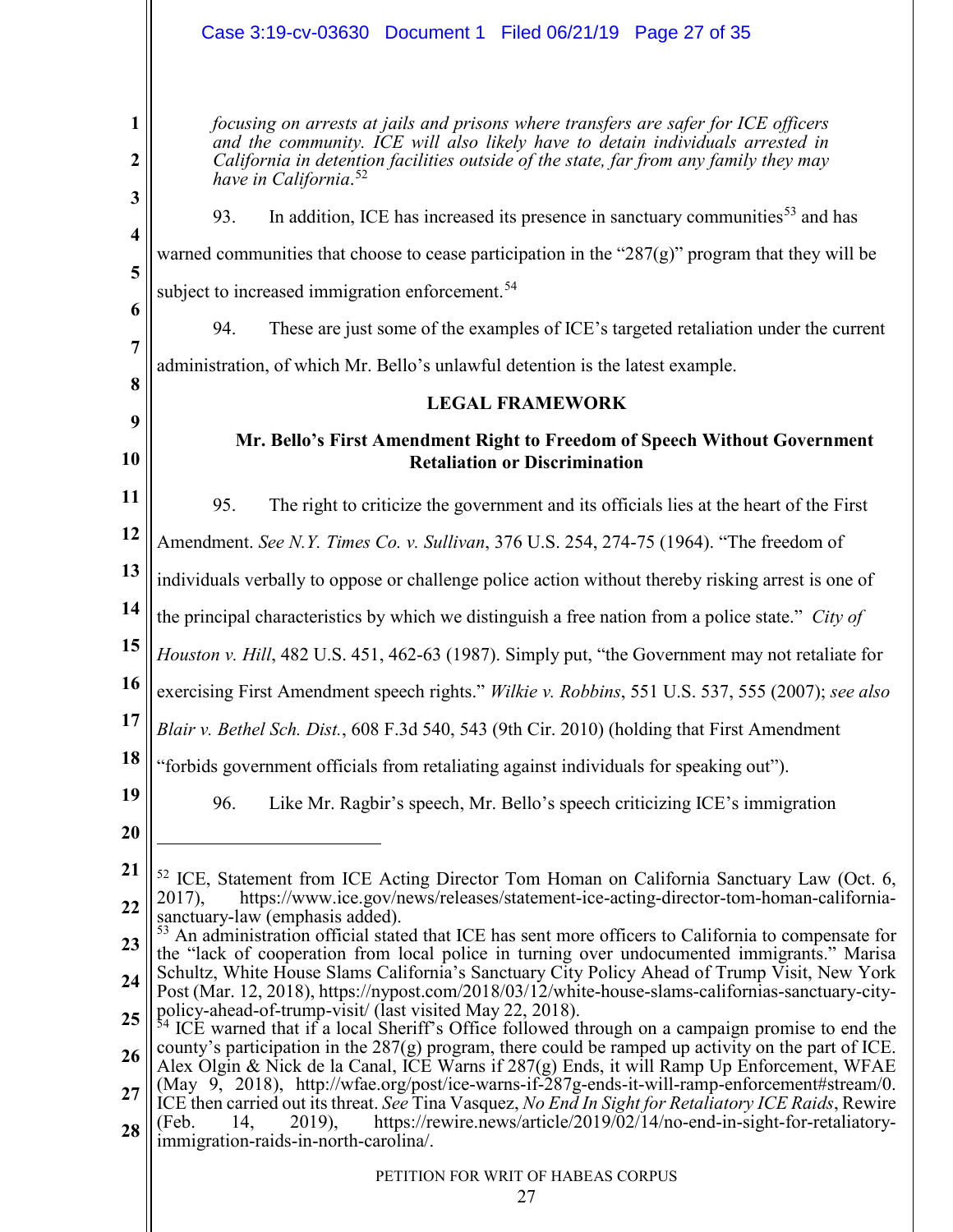#### Case 3:19-cv-03630 Document 1 Filed 06/21/19 Page 28 of 35

**1 2 3 4** enforcement and detention practices "implicates the apex of protection under the First Amendment," and because it "concerns 'political change,' it is also 'core political speech' and thus 'trenches upon an area in which the importance of First Amendment protections is at its zenith.'" *Ragbir*, 923 F.3d at 69-70 (citations omitted) (collecting authorities).

**5 6 7 8 9 10 11 12 13 14** 97. The Government may not take action against an individual "because of his constitutionally protected speech or associations," even if it otherwise could take such action based on lawful reasons. *See, e.g.*, *Mt. Healthy City. Sch. Dist. v. Doyle*, 429 U.S. 274, 283-84 (1977) (holding teacher who lacked tenure and "could have been discharged for no reason whatever" could still bring retaliation action when discharge was retaliatory); *Perry v. Sindermann*, 408 U.S. 593, 597 (1972) (holding that professor's lack of tenure and lack of contractual right to employment did not foreclose his First Amendment retaliation claim). Allowing the government to retaliate against speakers it disfavors would enable it to silence its critics and violate the First Amendment's fundamental protection against censorship. *See Perry*, 408 U.S. at 597-98.

**15 16 17** 98. Pursuant to this doctrine, if Mr. Bello's speech was a factor motivating his arrest, then the arrest violated the First Amendment notwithstanding any claim respondents may make that Mr. Bello's January DUI incident would have served as a sufficient basis to re-detain him.

**18 19 20 21 22 23** 99. Mr. Bello's claim of retaliation is strong given the close temporal proximity of his arrest to when he delivered a poem criticizing ICE. Just hours before his arrest, Mr. Bello had engaged in political speech poignantly critical of ICE. Moreover, the threatening manner in which the officer conducted the arrest and interrogation of Mr. Bello, coupled with his refusal to permit Mr. Bello to use the restroom for hours, further indicate an illicit motive to harm, scare, and silence Mr. Bello.

**24 25 26** 100. ICE's conduct indicates that the January DUI incident did not prompt the arrest: First, ICE would have been aware of the arrest upon Mr. Bello being fingerprinted, as it receives all fingerprints that local jurisdictions such as Kern County send to the FBI database upon

- **27**
- **28**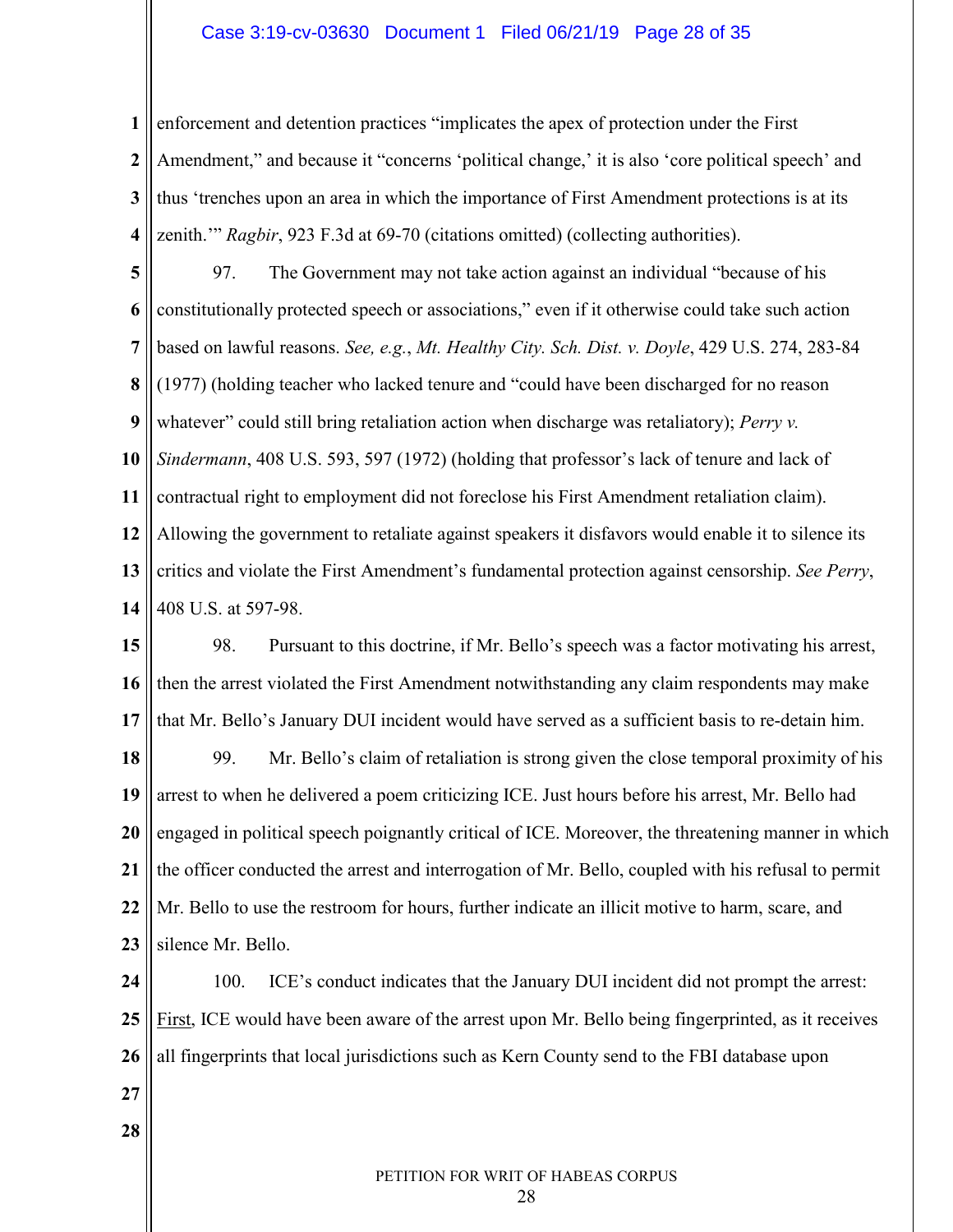#### Case 3:19-cv-03630 Document 1 Filed 06/21/19 Page 29 of 35

**1 2 3 4** processing an arrest and automatically compares them against DHS' fingerprint repository.<sup>[55](#page-28-0)</sup> If the respondents genuinely believed that the DUI incident meant that Mr. Bello had become a danger to the community, they could have arrested him immediately—or any time in the more than three months that followed.

**5 6** 101. Second, ICE had a clear opportunity at Mr. Bello's February 14, 2019 immigration hearing in San Francisco to seek to detain him and did not do so.

**7 8 9 10 11** 102. Third, the ICE administrative warrant for Mr. Bello's arrest was only issued on May 15, the morning of the arrest, so it does not appear the agency had plans to arrest him until after he read his poem at the public forum. *See* Warrant for Arrest of Alien, attached as Exhibit G, dated May 15, 2019. The timing of the warrant's issuance makes clear that ICE officers made the decision to arrest at some point in the hours after the May 13, 2019 TRUTH Act Forum.

**12 13 14 15 16** 103. Finally, the very fact that ICE set an administrative bond of \$50,000 vitiates any claim that Mr. Bello is a danger to the community. Where a person presents a danger to the community, no bond can be set. *See Matter of Urena*, 25 I&N Dec. 140, 141 (BIA 2009) ("Dangerous aliens are properly detained without bond," so a bond should be set only after "first determin[ing] that the alien does not present a danger to the community.").

**17 18 19 20 21 22** 104. ICE's decision to set an extremely high bond apparently was meant to punish Mr. Bello in retaliation for his criticism of the agency. By setting bond, ICE necessarily admitted that Mr. Bello is not a danger to the community. And since there is nothing to suggest Mr. Bello had become a flight risk—to the contrary, he showed up *pro se* to immigration court in February and has every intention to follow through on his defenses to removal—ICE had no genuine, legitimate basis to re-arrest him at all, let alone to set his bond at \$50,000.

**23 24 25 26** 105. Given all of the foregoing and the pattern described in this petition of ICE targeting other activists, *see also Gutierrez-Soto v. Sessions*, 317 F. Supp. 3d 917, 933-35 (W.D. Tex. 2018) (collecting cases of individuals and organizations targeted by ICE for protected political speech), it

**27**

 $\overline{a}$ 

<span id="page-28-0"></span>**<sup>28</sup>** <sup>55</sup> *See* ICE, *Secure Communities*, https://www.ice.gov/secure-communities (last visited June 21, 2019).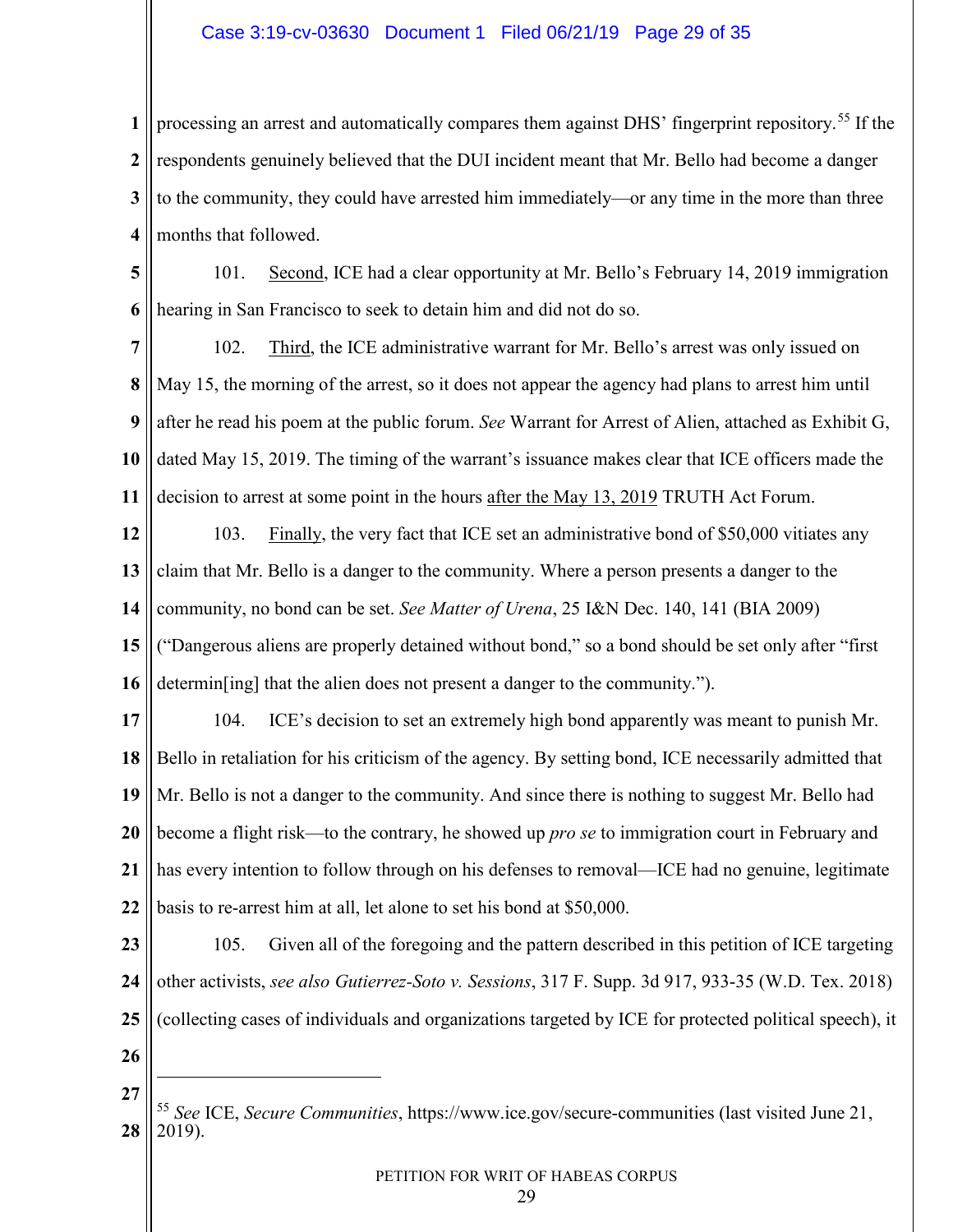**1 2 3** is evident that ICE's arrest of Mr. Bello and decision to set an exorbitantly high bond amount violated the First Amendment's proscription on Government retaliation against people for exercising their speech rights.

**4**

## **ICE's Obligation to Consider Ability to Pay in Setting Bond**

**5 6 7 8 9** 106. All people in the United States, including immigrants, have rights under the Due Process Clause of the Fifth Amendment. *See, e.g.*, *Mathews v. Diaz*, 426 U.S. 67, 77-78 (1976). Due process "imposes constraints on government decisions which deprive individuals of 'liberty' or 'property' interests within the meaning of the Due Process Clause of the Fifth or Fourteenth amendment." *Mathews v. Elridge*, 424 U.S. 319, 332 (1976).

**10 11 12 13** 107. To comport with due process, detention must bear a reasonable relationship to its regulatory purposes—ensuring the appearance of noncitizens at future hearings and preventing danger to the community pending the completion of removal. *See Hernandez v. Sessions*, 872 F.3d 976, 990-91 (9th Cir. 2017) (citing *Zadvydas v. Davis*, 533 U.S. 678, 690-91 (2001)).

**14 15** 108. If Mr. Bello's arrest had been lawful, then ICE would have had to consider whether to set bond and at what amount. The Ninth Circuit has addressed this issue and concluded that

**16** ICE's failure to consider a detainee's financial resources in setting bond violates Due Process:

**17** Given that the detainees have been determined to be neither dangerous nor so great a flight risk as to require detention without bond, the question before us is: Is

**18 19** consideration of the detainees' financial circumstances, as well as of possible alternative release conditions, necessary to ensure that the conditions of their release will be reasonably related to the governmental interest in ensuring their appearance at future hearings? We conclude that the answer is yes.

**21** *Hernandez*, 872 F.3d at 990-91; *see also id.* at 994 ("[T]he government has no legitimate interest

**22** in detaining individuals who have been determined not to be a danger to the community and

**23** whose appearance at future immigration proceedings can be reasonably ensured by a lesser bond

**25** or alternative conditions.").

**24**

**20**

**26 27 28** 109. Here, despite finding that Mr. Bello did not present a danger to the community, ICE plainly failed to consider his very meager financial resources in determining the bond amount. To the extent that ICE considered the issue at all, the arresting officer's statement implicitly

PETITION FOR WRIT OF HABEAS CORPUS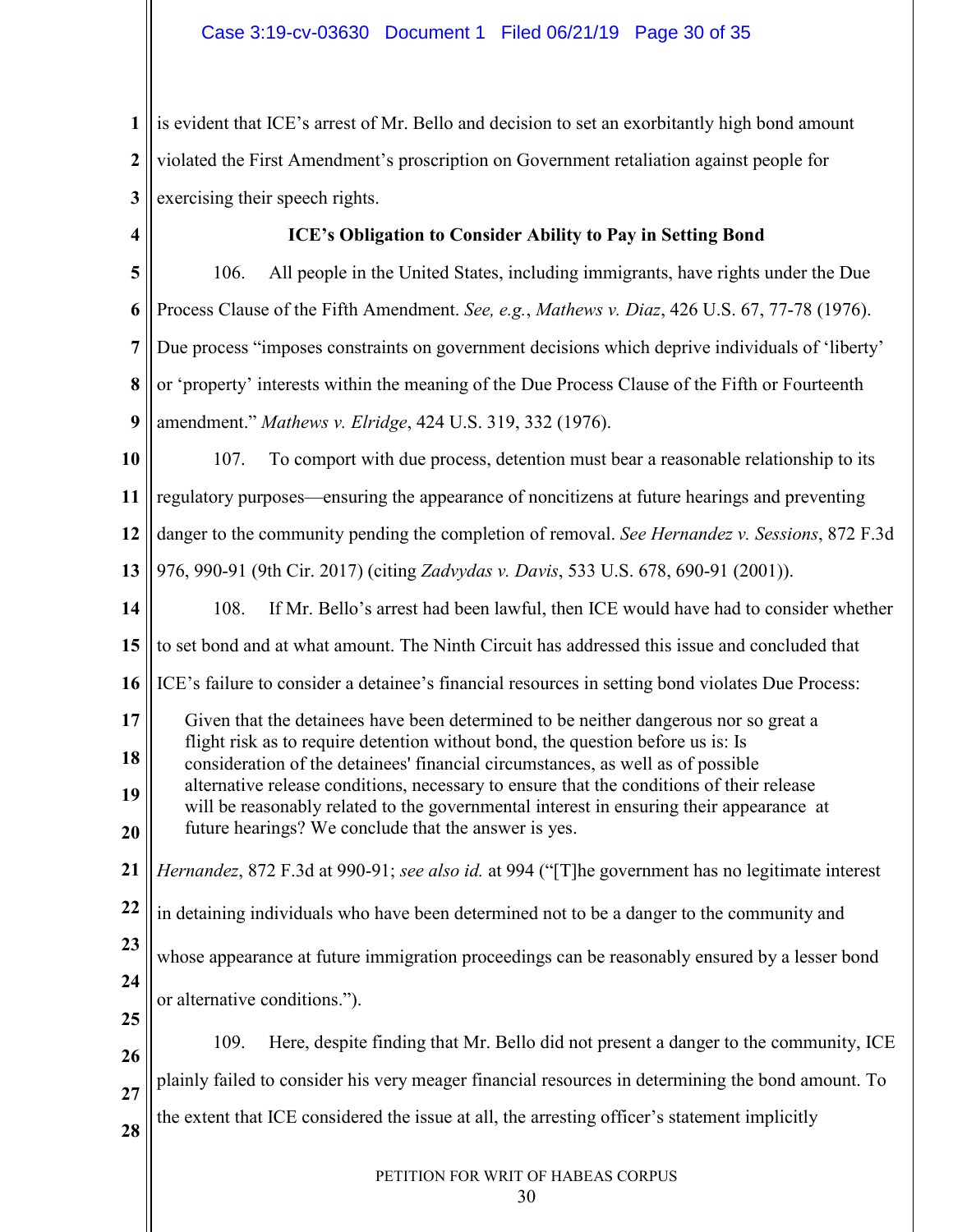**1 2 3 4 5 6 7 8 9 10 11 12 13 14 15 16 17 18 19 20 21 22 23 24 25 26 27 28** PETITION FOR WRIT OF HABEAS CORPUS acknowledged that Mr. Bello would not be able to afford the \$50,000 bond, when he stated, "We'll see if you can get your friends to raise the bond money again." Mr. Bello was making less than \$20,000 a year as a farmworker before he was detained, and he has no significant assets. *See* Application for Cancellation of Removal, Exh. A at 3. He was not able to afford even a \$10,000 bond last summer, so plainly he cannot afford one today that is five times the amount. The ICE officers' failure to apprehend this or their conscious choice to disregard it means that, even if Mr. Bello's arrest had been proper, his detention nonetheless would violate Due Process. **CLAIMS FOR RELIEF COUNT I MR. BELLO'S ARREST, DETENTION, AND EXCESSIVELY HIGH BOND AMOUNT CONSTITUTE RETALIATION IN VIOLATION OF THE FIRST AMENDMENT** 110. Mr. Bello incorporates the preceding paragraphs as if fully set forth herein. 111. To sustain a First Amendment retaliation claim, a person must demonstrate that he "(1) engaged in constitutionally protected activity; (2) as a result, he was subjected to adverse action by the defendant that would chill a person of ordinary firmness from continuing to engage in the protected activity; and (3) there was a substantial causal relationship between the constitutionally protected activity and the adverse action." *Mulligan v. Nichols*, 835 F.3d 983, 988 (9th Cir. 2016). 112. Mr. Bello has engaged in speech protected by the First Amendment. He has criticized U.S. immigration law and policy, exposed the inner workings of the U.S. immigration detention system, and urged community members and government officials to change it. Mr. Bello's speech about U.S. immigration law and policy pertains to matters of public concern and seeks political change. It is therefore entitled to the highest level of protection under the First Amendment. *See, e.g.*, *Virginia v. Black*, 538 U.S. 343, 365 (2003) (plurality opinion) (explaining that political speech is "at the core of what the First Amendment is designed to protect"); *cf. Burson v. Freeman*, 504 U.S. 191, 196 (1992) ("[S]peech concerning public affairs is more than self-expression; it is the essence of self-government."). 113. The respondents have detained Mr. Bello, locking him away in the very system that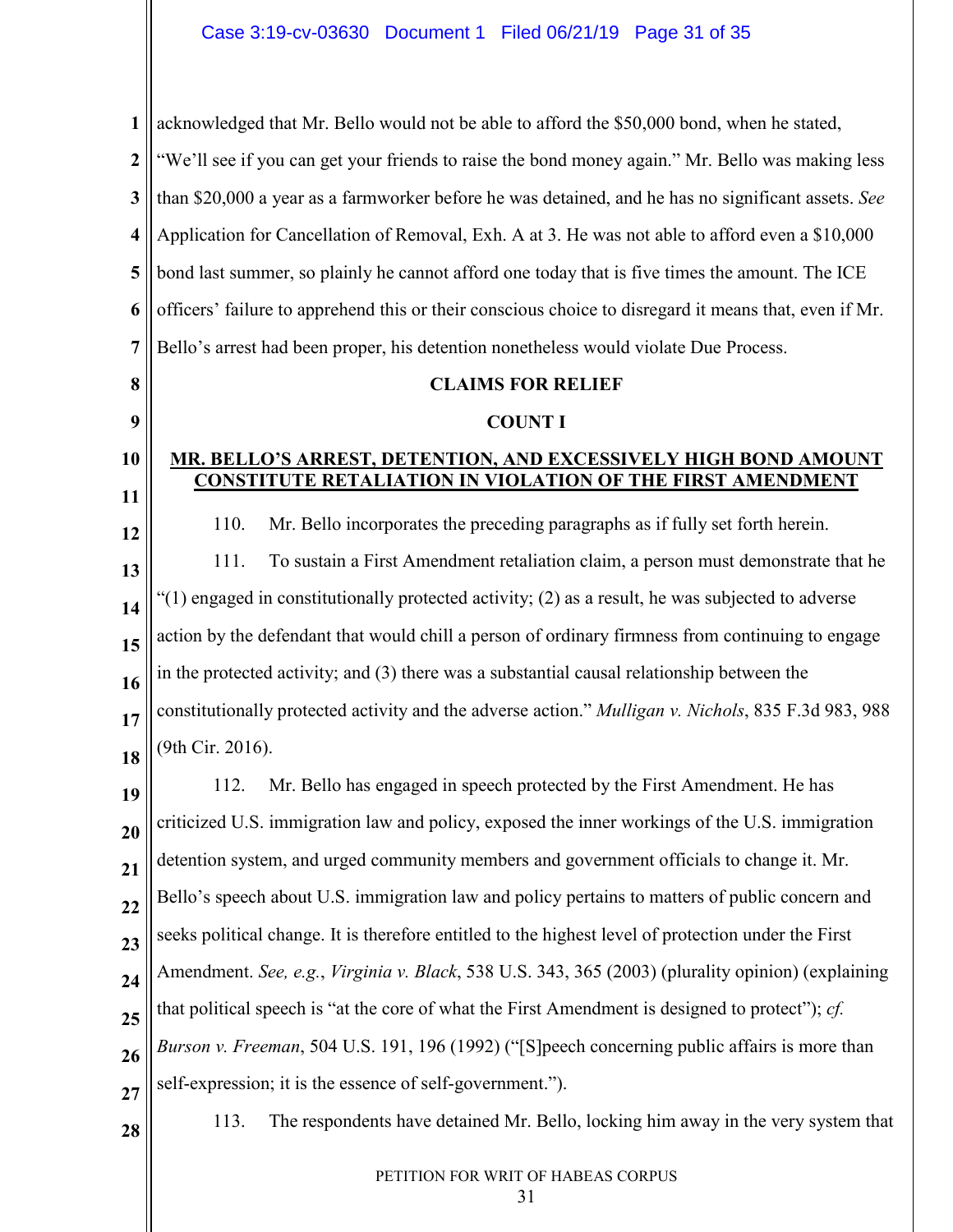**1** he has publicly criticized, thereby adversely affecting his ability to engage in protected speech.

**2 3 4** 114. There is a direct causal connection between Mr. Bello's protected speech and the respondents' actions. The respondents have targeted and detained Mr. Bello because of his speech. *See* ¶¶ 99-105, *supra*.

**5 6 7 8 9** 115. Left undisturbed, ICE's action in this case would have a devastating *in terrorem* effect on vital political speech, chilling other would-be immigrant critics of the agency. Indeed, to permit Mr. Bello's retaliatory arrest and detention to stand "would be a particularly effective deterrent to other aliens who would also challenge the agency and its immigration policies." *Ragbir v. Homan*, 923 F.3d at 71.

#### **10 11 COUNT II MR. BELLO'S DETENTION CONSTITUTES VIEWPOINT-, CONTENT-, AND SPEAKER-BASED DISCRIMINATION IN VIOLATION OF THE FIRST AMENDMENT**

**12**

116. Mr. Bello incorporates the preceding paragraphs as if fully set forth herein.

**13 14 15 16 17 18 19 20 21** 117. Government action that targets private speech based on the viewpoint taken by the speaker is unconstitutional. *Matal v. Tam*, 137 S. Ct. 1744 (2017); *Sorrell v. IMS Health Inc.*, 564 U.S. 552 (2011). Government action that targets speech based on its content is presumptively unconstitutional and is justified only if the Government demonstrates that it is narrowly tailored to serve a compelling state interest. *Reed v. Town of Gilbert*, 135 S. Ct. 2218 (2015). Government action that targets speech based on the identity of the speaker is presumptively unconstitutional and is justified only if the Government demonstrates that it is narrowly tailored to serve a compelling state interest. *Citizens United v. Fed. Election Comm'n*, 558 U.S. 310 (2010). 118. The respondents' detention of Mr. Bello on the basis of his protected speech

- **22 23 24** criticizing the U.S. immigration enforcement and detention system targets speech based on its viewpoint, content, and the activist identity of the speaker, and does not serve a compelling state interest, and is not narrowly tailored to any legitimate government interest.
- **25 26 27 28** 119. The respondents' detention of him has in practical effect silenced him by thwarting his ability to communicate his views and insights with the public, as he had been doing prior to his arrest and as he planned to do at upcoming public events. The respondents have made physically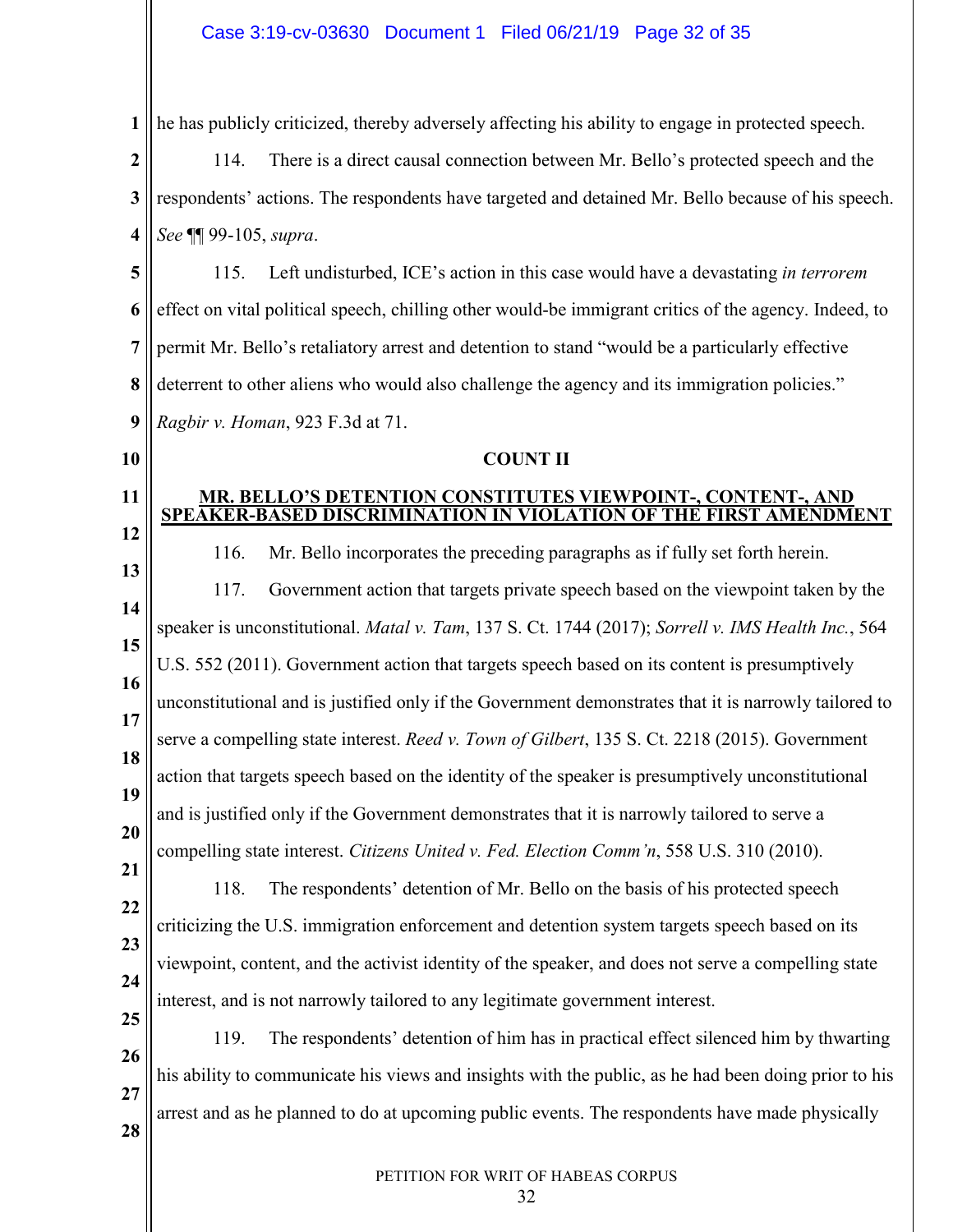**1 2 3 4** impossible Mr. Bello's participation in upcoming events surrounding public discourse over conditions in Mesa Verde. Specifically, ICE has made Mr. Bello unavailable to speak at a public event June 22 for which he previously had accepted an invitation to be the featured speaker and discuss conditions inside the Mesa Verde facility.<sup>[56](#page-32-0)</sup>

**5**

**6**

**7**

#### **COUNT III**

#### **THE RESPONDENTS' FAILURE TO CONSIDER MR. BELLO'S FINANCIAL NCES IN SETTING BOND VIOL**

**8 9** 120. Mr. Bello realleges and incorporates by reference each and every allegation contained in the preceding paragraphs as if set forth fully herein.

**10 11 12 13 14 15 16 17 18 19** 121. To comport with the Due Process Clause of the Fifth Amendment, detention must bear a reasonable relationship to its two regulatory purposes—to ensure the appearance of noncitizens at future hearings and to prevent danger to the community pending the completion of removal. *Zadvydas*, 533 U.S. at 690-91; *see also Hernandez*, 872 F.3d at 990 (quoting *Zadvydas*). 122. Mr. Bello is neither a danger nor a flight risk. The detention of Mr. Bello is unreasonable on its face. But apart from the fact that his detention by ICE is unnecessary, ICE violated Due Process by failing to consider Mr. Bello's financial circumstances in setting his bond. *See Hernandez*, 872 F.3d at 991. The bond that ICE set is unusually high, Zukin Dec. ¶ 5, Exh. E, well beyond Mr. Bello's financial means, Application for Cancellation of Removal, Exh. A at 3, and well beyond that which is necessary to secure his appearance at future immigration

- **20** proceedings.
- **21 22**
- **23 24**
- **25**
- **26 27**

 $\overline{a}$ 

<sup>56</sup> The webpage for the event is available on the Facebook website,

<span id="page-32-0"></span>**<sup>28</sup>** https://www.facebook.com/events/427368691436256/ (last visited June 21, 2019).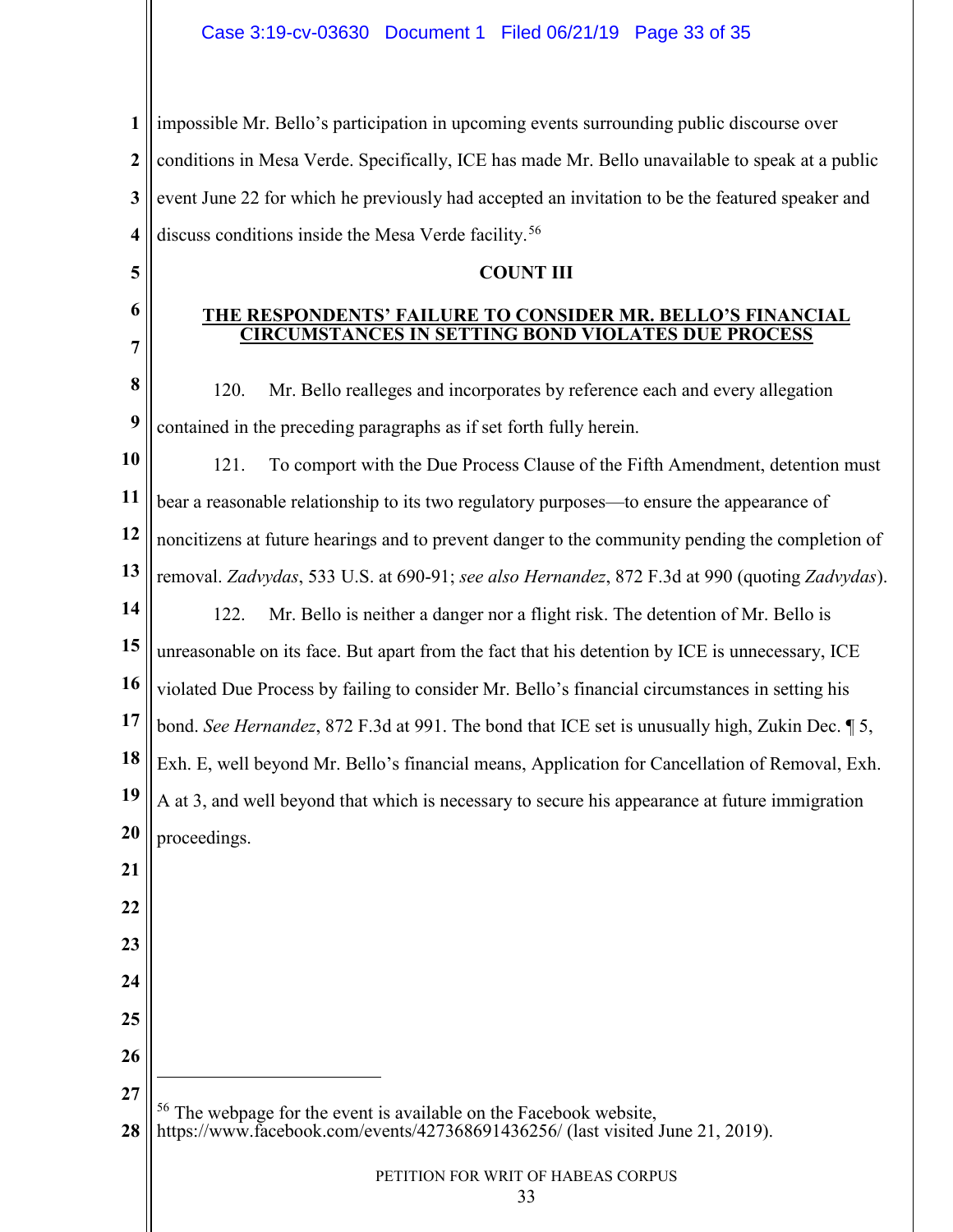|                         | Case 3:19-cv-03630 Document 1 Filed 06/21/19 Page 34 of 35                                                |  |  |
|-------------------------|-----------------------------------------------------------------------------------------------------------|--|--|
| 1                       | <b>PRAYER FOR RELIEF</b>                                                                                  |  |  |
| $\boldsymbol{2}$        | WHEREFORE, Petitioner Jose Bello requests that this Court:                                                |  |  |
| 3                       | Exercise jurisdiction over this matter;<br>a.                                                             |  |  |
| $\overline{\mathbf{4}}$ | Temporarily stay Mr. Bello's transfer outside the jurisdiction of this Court<br>b.                        |  |  |
| 5                       | pending its adjudication of this petition;                                                                |  |  |
| 6                       | Declare that the respondents' arrest of Mr. Bello in response to his political<br>c.                      |  |  |
| 7                       | speech about United States immigration enforcement and detention practices violates the First             |  |  |
| 8                       | Amendment protection against government retaliation against protected speech;                             |  |  |
| 9                       | Declare that the respondents' discrimination against Mr. Bello based on the<br>d.                         |  |  |
| 10                      | content and viewpoint of his speech and his identity violates the First Amendment;                        |  |  |
| 11                      | Order the respondents to release Mr. Bello immediately and refrain from<br>e.                             |  |  |
| 12                      | taking any further action against him in retaliation for his protected speech;                            |  |  |
| 13                      | i.<br>In the alternative, order the respondents to reduce Mr. Bello's bond                                |  |  |
| 14                      | to an amount set by this Court that takes into consideration his extremely limited financial              |  |  |
| 15                      | resources, or, in the alternative, order the respondents to redetermine his bond amount                   |  |  |
| 16                      | reflecting consideration of his extremely limited financial resources;                                    |  |  |
| 17                      | f.<br>Award the petitioner costs and reasonable attorneys' fees; and                                      |  |  |
| 18                      | Order such other relief as this Court may deem just and proper.<br>g.                                     |  |  |
| 19                      | Dated: June 21, 2019<br>Respectfully submitted,                                                           |  |  |
| 20                      | By: /s/ Ahilan Arulanantham                                                                               |  |  |
| 21                      | Ahilan Arulanantham                                                                                       |  |  |
| 22                      | Jordan Wells*<br>Stephanie Padilla**                                                                      |  |  |
| 23                      | <b>Counsel for Petitioner</b>                                                                             |  |  |
| 24                      | * Application for admission to California bar pending;                                                    |  |  |
| 25                      | application for admission to this Court forthcoming<br>** Application for admission to this Court pending |  |  |
| 26                      |                                                                                                           |  |  |
| 27                      |                                                                                                           |  |  |
| 28                      |                                                                                                           |  |  |
|                         | PETITION FOR WRIT OF HABEAS CORPUS<br>34                                                                  |  |  |
|                         |                                                                                                           |  |  |